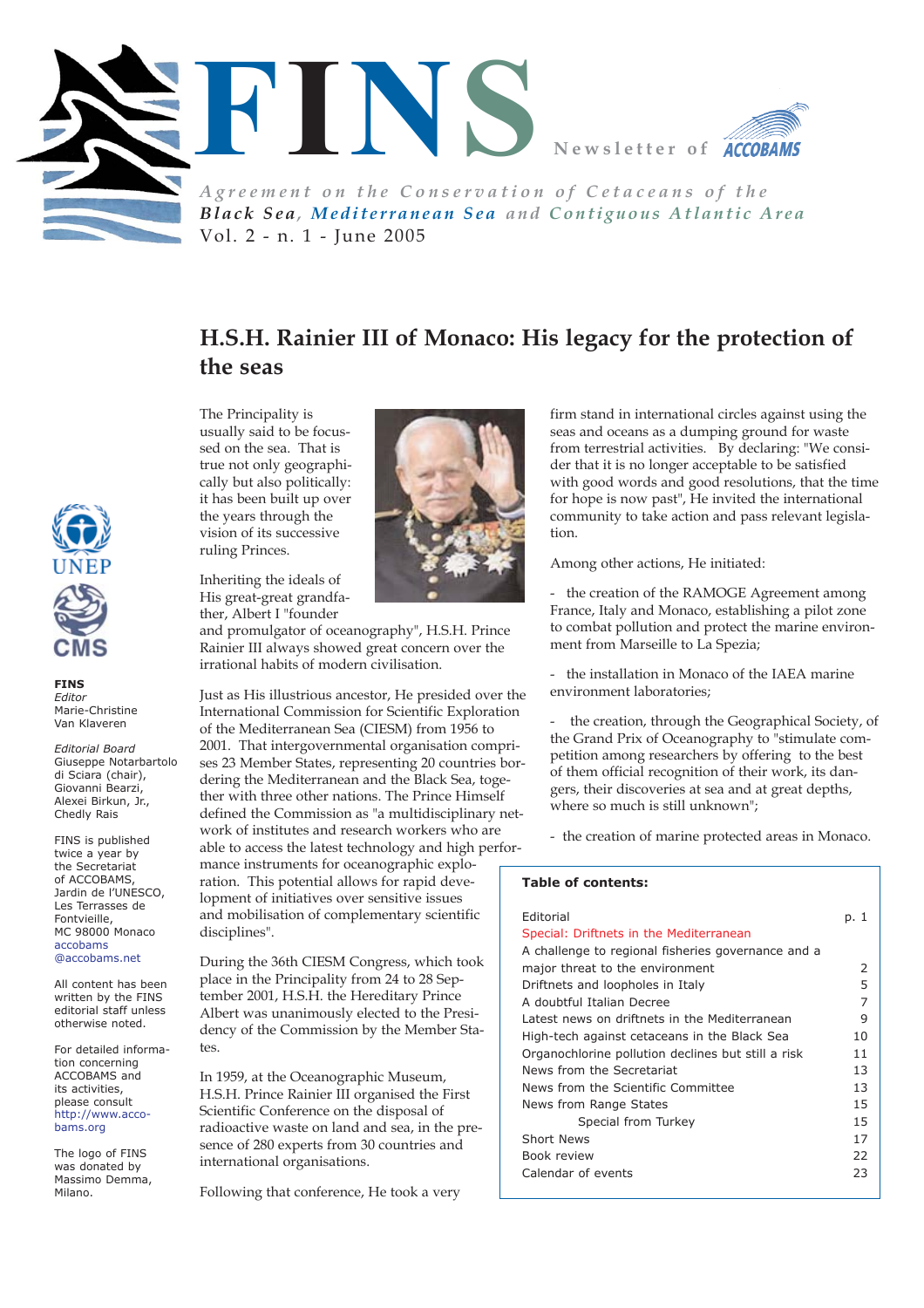Throughout all the above, Prince Rainier III showed particular interest in marine mammals. That is why the Principality of Monaco became a Party to the International Whaling Commission on 15 March, 1982. In the 1980s He became concerned with the massive cetacean by-catch in drift-nets. At the time He supported the creation of a marine mammal Sanctuary in the western Mediterranean - in the Ligurian-Provençal basin which includes Monaco. Today this sanctuary has become a reality. Under the name of 'Pelagos', it is the first protected area on the planet to include international waters.

In that context, Monaco hosted, since its creation, the Permanent Secretariat of ACCOBAMS, an intergovernmental cooperative instrument, established to reduce threats to cetaceans in the Mediterranean and Black Seas and to improve knowledge of these mammals.

The impetus given by Prince Albert I, and subsequently enhanced by Prince Rainier III, will certainly leave its mark on future generations. In His speech to the United Nations Rio Conference, Prince Rainier III underlined this: **"Let us be careful of easy words and declarations of principle with no follow-up. Let us find the moral and political strength to apply the prescribed remedies so as to save the essential. It is up to us, Chiefs of State, to seize, together, this chance of long-term revival of our blue planet and so allow our children and future generations to evolve in a healthier and more equitable world."**

Today, these concerns are also those of Prince Albert II who has so often evoked them when speaking within the United Nations system.  $\blacksquare$ 

## **Special: Driftnets in the Mediterranean**

## **A challenge to regional fisheries governance and a major threat to marine ecosystems and vulnerable species**

by Sergi Tudela & Paolo Guglielmi

The development of driftnet fishing in the Mediterranean in recent times has mostly been associated to the swordfish fishery. Swordfish is a highly appreciated species in the Mediterranean markets (mainly Italy and Spain) and due to its poorly aggregative behaviour it can only be caught at a commercial scale by using either longlines or largescale driftnets (that is, gears that extend over a wide range). Besides, driftnets have also been (and still are) used to target other pelagic species such as bluefin tuna, bonito, bullet tuna and several species of pelagic sharks.

Nowadays, light synthetic fibres allow mediumscale and even small-scale fleets worldwide to deploy driftnets many kilometres long. Certainly, driftnets in some regions - including the Mediterranean - may qualify as traditional fishing gears, but technological improvements and a need for high returns have turned these fleets into something completely new. Economically efficient modern driftnet fleets are fully reliant on nets of an unprecedented size. Increasing scientific evidence in the 1980s and 1990s pointing to an intrinsically low selectivity of driftnets in use with respect to vulnerable non-target species crystallized in international binding legislation aiming at totally or partially eradicating these fisheries. Resolutions 44/225 and

46/215 adopted in 1989 and 1991 by the General Assembly of the United Nations recommended a moratorium on all large-scale pelagic driftnet fishing by 30 June 1992. Accordingly, that same year the European Community prohibited driftnet fishing in the Mediterranean with nets longer than 2.5 km (European Regulation EC No 345/92), as did the General Fisheries Commission for the Mediterranean (GFCM) in 1997 under binding Resolution 97/1. This latter was one of the few binding decisions ever laid down by the GFCM. A total ban on driftnet fishing - irrespective of net size - on large pelagic species by the EU fleets within and outside Community waters in the Mediterranean entered into force from 1 January 2002 (European Regulation EC No. 1239/98). This same decision was adopted by the International Commission for the Conservation of Atlantic Tunas (ICCAT) in November 2003 by means of binding Recommendation 03- 04. Finally, in February 2005 this latter ICCAT decision was endorsed by the GFCM, it being transposed under a binding procedure. Being driftnets in the Mediterranean exclusively used to target large pelagic fish, this GFCM decision means that from summer 2005 on, when it enters into force, all 2,5 million square kilometres of Mediterranean waters will become, at least from a legal point of view, fully driftnet-free. Under the current legal framework, any driftnetting activity in the Mediterra-

## 2 FINS *vol.2 (1) - June 2005*

#### **Sergi Tudela** and **Paolo Guglielmi**

are with the **WWF** Mediterranean Programme, Via Po  $25/c$ , 00198 Rome

studela@atw-wwf.org

pguglielmi@ wwfmedpo.org

**The views and opinions expressed herein are those of the author(s) and do not necessarily represent those of the Secretariat of ACCOBAMS**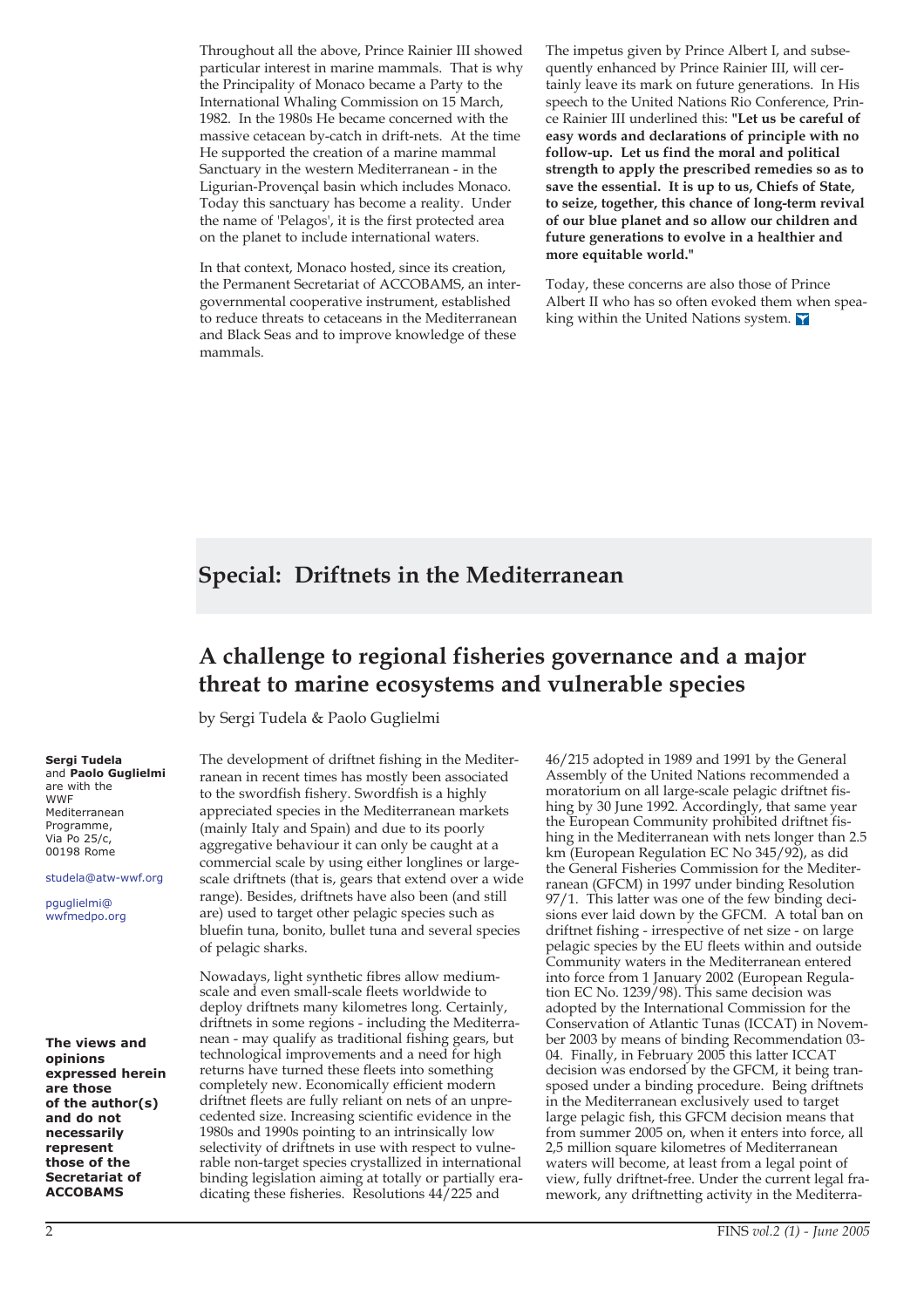nean would qualify as IUU (Illegal, Unreported and Unregulated) fishing, according to FAO standards (see also the following story by T. Scovazzi).

The legal initiatives summarized above no doubt make the ban on driftnets the strongest fisheries management measure of regional scope ever undertaken in the Mediterranean. Consequently, the success of its effective implementation is a key test on the real prospects for a regional governance of fisheries management and marine biodiversity conservation. It is also crucial for the credibility of the new EU's Common Fisheries Policy in the region, in a moment when a new and more ambitious EC Regulation on the management of Mediterranean fisheries is under way.

Though the ICCAT decision adopted in 2003 to "prohibit the use of driftnets for fisheries of large pelagics in the Mediterranean" is included in a more general recommendation on the management of the Mediterranean swordfish (*Xiphias gladius*) stock, it was adopted on the basis of the results of a scientific study carried out by WWF and AZIR on the by-catch of the Moroccan swordfish fishery in the Mediterranean using driftnets. An advanced version of this study was presented to the delegates to the ICCAT meeting, and was finally published in the scientific journal Biological Conservation in January 2005. The WWF study (Tudela *et al.* 2005) constitutes the first field assessment of the ecosystem impact of the Moroccan large-scale driftnet fleet operating in the Alborán Sea and nearby straits of Gibraltar areas, and is the most comprehensive analysis of the impact of a large-scale driftnet fleet in the Mediterranean since the study by Di Natale *et al.* (1993) on the Italian case. Beyond addressing the proper situation of this illegal fishery in the SW Mediterranean, its results provide solid clues about the real compatibility of driftnet fisheries with large pelagic fish with biodiversity conservation in the Mediterranean region.

Nowadays, Morocco harbours the bulk of the driftnet fleet in the Mediterranean (unless new information on other fleets will emerge). To ascertain its biodiversity impact, 369 fishing operations (worth 4,140 km of driftnets set) made by the driftnet fleet targeting swordfish based in Al Hoceima (Alborán Sea) were monitored by WWF and AZIR between December 2002 and September 2003. Parallel surveys were made in the main Mediterranean ports and in that of Tangiers, in the Gibraltar Straits, to estimate the total fishing effort. Results showed an

active driftnet fleet conservatively estimated at 177 units. Estimated average net length ranges from 6.5-7.1 km, depending on the port, though actual figures are suspected to be much higher (gear length typically doubles to 12-14 km during the peak of the fishery). Most boats perform driftnet fishing all year round, resulting in very high annual effort levels. A total of 237 dolphins (short-beaked common dolphin, *Delphinus delphis*, and striped dolphin, *Stenella coeruleoalba*), 498 blue sharks (*Prionace glauca*), 542 shortfin makos (*Isurus oxyrinchus*) and 464 thresher sharks (*Alopias vulpinus*) were killed by the four boats monitored during the sampling period, encompassing the peak of the swordfish fishery, along with 2,990 swordfish. Loggerhead turtles (*Caretta caretta*) were also caught (46 individuals). Estimates for a 12-month period by the whole driftnet fleet yielded 3,110-4,184 dolphins (both species) and 20,262-25,610 pelagic sharks distributed in roughly equal proportions for *P. glauca, I. oxyrinchus* and *A. vulpinus*, in the Alborán Sea alone; a further figure of 11,589-15,127 dolphins and 62,393-92,601 sharks would be killed annually around the Straits of Gibraltar assuming same catch rates for the fleet based in Tangiers. Both dolphin species suffer from annual take rates exceeding 10% of their estimated population sizes in the Alborán Sea; this unsustainable impact is particularly worrying for *D. delphis*, because the species' last remnant healthy population in the Mediterranean occurs in this area. Average catch rate for swordfish, the main target species, amounted to only 0.8 individuals/km net set, which evidences why small-scale driftnets (<2.5 km) are not economically viable. This latter evidence further supports the EU, GFCM and ICCAT policy to totally ban driftnets in the Mediterranean, since allowing small-scale operations meant in fact opening the door to the systematic use of large-scale ones. The study also uncovered that pelagic sharks are actively targeted by part of the fleet.

As a result of the publication of this study, Moroccan authorities openly recognized the problem and announced the launching of a phase-out plan for the fleet, to be completely eradicated in four-years time. Though this commitment was formally reiterated at the plenary session of ICCAT in November last year, concerns remain about the feasibility of this plan without supplementary international funding, as the former Moroccan General Secretary for Fisheries told WWF last year. Indeed, WWF has formally asked the EU to assist with this phase-out

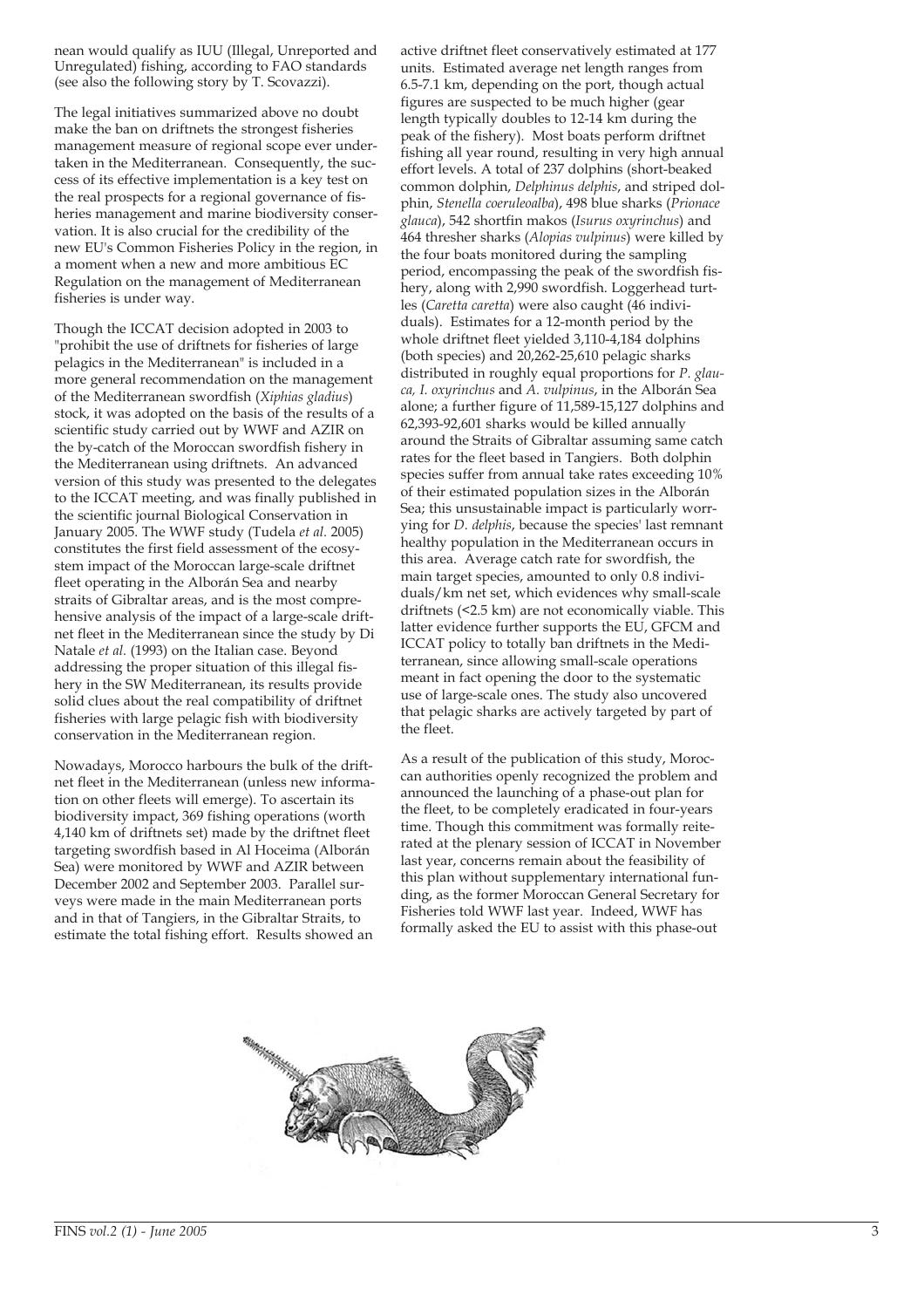plan, given the Union's responsibility as a major driver for this fishery, Europe being the major market for driftnet-caught Moroccan swordfish. Recently, the Spanish Parliament passed a compulsory request to the Spanish Government to request to the European Commission to make the immediate phase-out of Moroccan driftnets a necessary precondition for the negotiation of a new fishing deal with Morocco.

Driftnet fleets (up to 110 boats) have also been described for Turkey (Aegean Sea coast), whereas unpublished evidences suggest that a very significant driftnet fleet based in Algeria is supplying the European markets with swordfish, very much as the Moroccan case.

A particular case, even more dramatic for the credibility of a regional governance of fisheries in the Mediterranean (including the new EU Common Fisheries Policy for the Mediterranean, with the imminent adoption of a new Mediterranean fisheries management regulation) is the fact that illegal driftnetting still subsists in "wealthier" EU countries, namely France and Italy. This in spite of generous financial resources diverted from 1998 to 2002 for the phasing-out of fleets, to ensure compliance with European Regulation EC No 1239/98 which completely banned driftnetting for large pelagic fish in the region from 1 January 2002. Whilst France openly challenged the EU and the international legislation in force by actively supporting IUU fishing by the thonaille fleet, now renamed "courantille volante", a large-scale driftnet fleet strong of 75- 100 units (depending on the source) operating in the Mediterranean High Seas - including within the internationally protected Pelagos Sanctuary - several Italian ports continue to harbour driftnetting fleets. Some of the boats involved in this illegal fishery have even benefited from EU funding to shift to another type of fishing gear (see also the following story by B. Mussi et al.).

Whilst the European Commission has already started the process to take France to the European Court of Justice for the violation of Community law on driftnets, the Italian Government has just been denounced to the Italian justice by WWF for a recent decree which is de facto authorizing again the use of driftnets, following the example of France with the thonaille/courantille gear (see "Latest news" on page 9).

In some cases, "floating anchors" (a paradox in itself) have been added to the driftnets in order to overcome the driftnet ban, by claiming that this improved gear doesn't qualify as driftnet any longer. Obviously, this fraud doesn't change the legal status of the gear. Indeed, in a report to the EU Commission Directorate General on Fisheries, the body of Community inspectors said: "There is no doubt to Commission inspectors that the modified thonaille, even under the name of courantille volante, remains a driftnet gear targeting large pelagic fish, and is, consequently, illegal". To avoid any ambiguity, though, the current draft version of the EU Mediterranean fisheries management regulation clearly states that the use of "anchored floating

nets" to catch those species already banned to driftnets is not allowed.

In conclusion, driftnets are still a major threat to certain vulnerable pelagic species in the Mediterranean, as pointed out by the different studies carried out to date on the impact of the Italian, French, Spanish, Turkish and Moroccan fleets (Di Natale *et al.* 1993, Silvani *et al.* 1999, Imbert *et al.* 2001, Akyol *et al.* 2003, Tudela *et al.* 2004). Another lesson learnt after almost two decades of work on the issue in the Mediterranean is that only a total ban on this intrinsically harmful gear applied to the entire Mediterranean basin is likely to put a real end to the problem. Indeed, management measures affecting a single highly migratory fish stock shared by all the concerned regional fleets, which in turn compete for the same end markets, should be indisputably applied throughout the whole region. Any selective derogation benefiting certain countries to the detriment of others, as has happened in the past, would completely hamper regional compliance. In other words, there is no alternative to the strict implementation of the total ban on driftnets currently into force in the Mediterranean. Finally, it must be highlighted that in a moment when regional fisheries governance is being built (with, *inter alia*, a fully fledged General Fisheries Commission for the Mediterranean and a new and more ambitious EU Mediterranean fisheries management regulation), the enforcement of the current driftnet ban is a crucial test to the credibility of a concerted approach to fisheries management in the region.

### Suggested readings:

Akyol O., Erdem M., Ünal V., Ceyhan T. 2003. Investigations on driftnet fishery for swordfish (*Xiphias gladius* L.) in the Aegean Sea. Tr. J. of Vet. anim. Sci. Vol 28.

Di Natale A., Labanchi L., Mangano A., Maurizi A., Montaldo L., Montebello O., Navarra E., Pederzoli A., Pinca S., Placenti V., Schimmenti G., Sieni E., Torchia E., Valastro M. 1993. Gli attrezzi pelagici derivanti utilizzati per la cattura del pescespada (*Xiphias gladius*) adulto: valutazione comparata della funzionalità della capacità di cattura, dell'impatto globale e della economia dei sistemi e della riconversione. Report to Ministero della Marina Mercantile, 300 p.

Imbert G., Gaertner J.C., Laubier L. 2001. Expertise scientifique de la thonaille médterranéenne: rapport d'étape suivi scientifique. Report to the Region Provence-Alpes-Cote d'Azur. Centre d'Oceanologie de Marseilles, Université de la Méditerranée, Marseille.

Silvani L., Gazo M., Aguilar A. 1999. Spanish driftnet fishing and incidental catches in the western Mediterranean. Biological Conservation 90:79-85.

Tudela S., Kai Kai, A., Maynou, F., El Andalossi, M., Guglielmi, P. 2005. Driftnet fishing and biodiversity conservation: the case study of the large-scale Moroccan driftnet fleet operating in the Alborán Sea (SW Mediterranean). Biological Conservation 121: 65-78.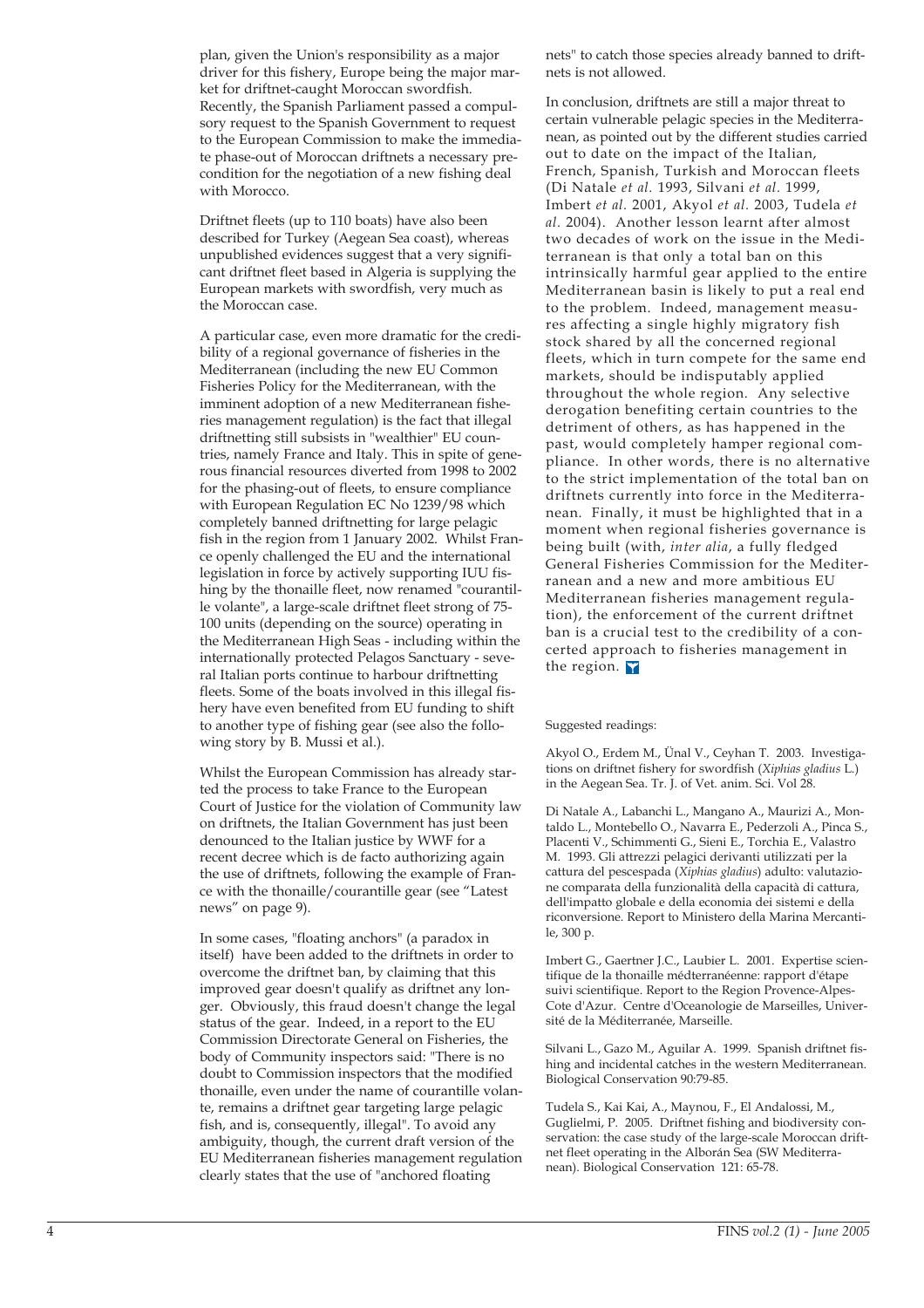# **Nets and loopholes: the continued use of driftnets by the Italian fleet**

by Barbara Mussi, Angelo Miragliuolo & Daniela Silvia Pace

**Background**. Several cetaceans and other marine species are known to have been entangled in driftnets, reaching unsustainable bycatch rates. In the Mediterranean Sea, the driftnet fishery is largely diffused in Italy, where both nets and vessels are usually called "spadare". Swordfish (*Xiphias gladius*) and albacore (*Thunnus alalunga*) are the targeted species. The gear is characterized by a large mesh (range: 15-50 cm) with positive buoyancy (floating), a length of about 15 km and a height of 15-30 m. The net is usually set at the sunset in a "S" or zigzag pattern. This peculiar fishing technique is highly dangerous for the pelagic fauna, with an immediate and devastating impact. The spadare's victims include small odontocetes species, large whales such as sperm whales (*Physeter macrocephalus*), and other marine animals such as sunfish (*Mola mola*), mantas (*Mobula mobular*), sharks, sea turtles (*Caretta caretta*) and several species of seabirds.

From 1 January 2002 all driftnet fisheries are banned by the European Union; nevertheless, fishing activities with driftnets persist in some Italian waters as an illegal practice. In order to stop these unlawful actions, the Italian Government started a conversion plan aiming to shift from spadare to trawlers or purse seiners, providing fishermen with indemnity funds (DM 25.7.2002). Nevertheless, a "small" pelagic driftnet (called "ferrettara") with a mesh of 15 cm of side and a length of 2 km was introduced by the Italian legislator (DM 14.10.1998 n. 281) and recently reconsidered by the Italian Fishery Ministry, receiving an ambiguous decree (DM 4.4.2003) that allows fishermen (even those who benefited from the EU conversion plan and received indemnity funds) to embark ferrettare and anchored gillnets of a maximum length of 5 km. Such new licenses produced unrestrained fishing activities since vessels embarked different kinds of nets (not only ferrettare and anchored gillnets).

To control each boat is virtually impossible. Authorities have to verify the type of the net onboard, its length and, potentially, the way in which nets are used at sea. After two years from decree DM 4.4.2003, enforcement is poor and impact data on cetacean species are still unavailable. On 19 April 2005 a new decree of the Italian Ministry of Agriculture was published, allowing fishermen to employ a gear characterized by the following features: net length up to 5 km, height up to 20 metres and mesh size between 20 mm and 180 mm. The fishing area may extend to 12 miles from shore of the small islands and the nets must have a suitable anchoring. The possibility to anchor the gear is definitely not useful for driftnets that require the formation of bends to capture the fish, but represents a realistic expedient to elude controls and loophole EU regulation (see also the following story by T. Scovazzi).

**A case study: the situation on the island of Ischia.** Since 1995 driftnets have been monitored by us

around Ischia, in the southern Tyrrhenian Sea. The area is well known for its high pelagic biodiversity, and appears to be particularly relevant for several cetacean species. It was described as a feeding site for fin whales (*Balaenoptera physalus*), a feeding and breeding ground for striped (*Stenella coeruleoalba*) and Risso's dolphins (*Grampus griseus*), and transiting area for social units of sperm whales. Furthermore, the area was mentioned in the last IUCN Cetacean Action Plan as critical habitat for the endangered common dolphins.

Between 2000 and 2004, data on driftnet fisheries operating around the island were collected through direct observations. During the May-August fishing season, with a total number of 285 observation days, boats carrying driftnets were monitored in the harbour by the means of binoculars and video cameras. Moreover, in the 2004 fishing season, thanks to the support from the Humane Society International and from RSPCA (Royal Society for the Prevention of Cruelty to Animals), eight nights were spent in the field to acoustically monitor the presence of cetaceans on the fishing grounds. Fishing boats were detected by radar. After detection, the boats were approached to visually determine the activities of the fishermen (at sunset) or the lights of the net (during the night).

**The driftnet fleet.** During 2000 and 2001, 40 different boats (mean length 14 m, range 10-20 m) remained consistently in the area to fish with driftnets in the waters off Ischia. All boats carried driftnets exceeding by at least a factor of four the EU limit of 2.5 km/boat and, in few cases, up to one order of magnitude greater. In 2002, only one boat was observed in the area. In the 2003 and 2004 fishing seasons the number of driftnet boats climbed again up to 38 (mean length 18 m, range 12-30 m) and the nets' length, calculated in 2004, had substantially grown (mean 36 km, range 8-84 km). A total number of 7 boats, corresponding to 16% of the boats monitored after January 2002, had benefited from an economical contribute to stop driftnetting (DM 25.7.02), ranging from 25,273 to 71,736 Euro.

Since 2003, several boats modified the vessels' sides to hide the nets carried on board, making the evaluation of the volume of visible coils on the deck more difficult. It was not possible to closely approach the boats, due to the nervous and aggressive behaviour of the fishermen, who addressed direct threats to our research team.

In the 2004 season, during eight nights at sea, nine driftnet boats were detected by us through radar. Driftnetting occurred well within cetaceans' habitat and the positions of the driftnets principally overlapped with the range of sperm whales and striped dolphins, two highly bycaught species in this gear. Moreover, at least one of the driftnet was located close to a school of common dolphins, highlighting

#### **Barbara Mussi** and **Angelo Miragliuolo** are with Delphis MDC, via Zaro 22, Forio d'Ischia, Naples

http://www. delphismdc.org

barbara@ delphismdc.org

### **Daniela Silvia Pace**

is with the Università di Napoli "Federico II", Naples

and

Oceanomare, Via G. Marinuzzi 74, 00124 Rome

> http://www. oceanomare.info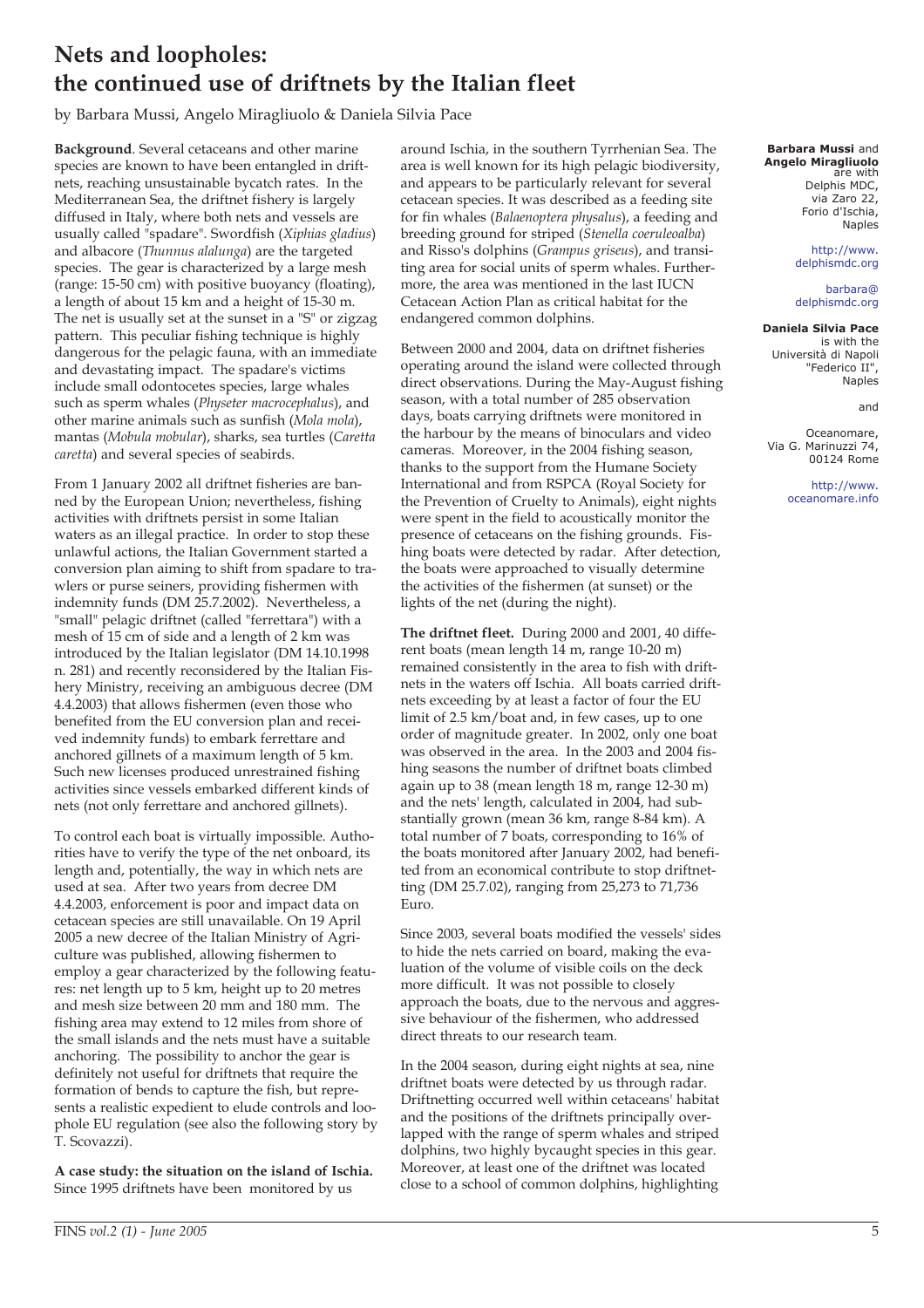a clear danger for this threatened species.

In 2004 we were also able to document eight landings, totalling 237 swordfishes and 73 tunas. All these catches (with the use of the nets) are forbidden by Reg. CE 1239/98.

**Bycatch events.** Fatal bycatch events involving striped dolphins, bottlenose dolphins (*Tursiops truncatus*) and fin whales have been documented in the area since 1996 through the reports of the national stranding network managed by the Centro Studi Cetacei, and by our activities (see "suggested readings"). Animals were found stranded or adrift around Ischia, with body mutilations and lesions indicative of bycatch in driftnets, such as flukes and/or dorsal fin cut off and net marks on the skin.

During 2004 we were able to document two different bycatch events involving sperm whales in our area. On 13 June a dead sub-adult, with clear driftnet marks on its back, was observed adrift five miles SW of Ischia. On 9 August a group of five sperm whales - two adults and three juveniles - was found entangled in a driftnet 50 miles SW off Capo Palinuro. Their tails were tied together by the net, and one animal was completely enmeshed. The group was rescued by the divers' nucleus of the Italian Coast Guard, which played a critical role during the complex operations that lasted two full days. During the first day the divers managed to free two animals (an adult and a juvenile), cutting the polyfilaments with scissors. The juvenile was quite nervous compared to the adult, vigorously moving its tail during the net removal. The untied whales continued to stand by their schoolmates, closely watching the divers' work until evening, touching the entangled tails, and rubbing on the entangled whales' sides with their heads. During the rescue procedures, the behaviour of entangled animals included: roll on side, open the mouth, shake the tail and the pectoral fins, and sound production.

During the night, whales were constantly monitored from the Coast Guard vessel by radar and night-vision equipment. The group kept together throughout the duration of the operations. On the early morning of 10 August the divers started to cut the net again, eventually succeeding in completely freeing the other two juveniles, and finally the remaining adult whale. This last animal remained close to the divers for one hour after having been released, showing slow movements and accepting hand contacts on its side. All the whales had a large number of lesions on their body - in particular the tails appeared to having been strongly damaged and were clearly stressed. A short movie of this episode can be downloaded from http://www.delphismdc.org/en/video.htm.

**Conclusions**. Data on the use of driftnets in the waters surrounding Ischia are alarming. While the number of the driftnet boats remained relatively stable throughout our study period, the length of the nets greatly increased since 2001. Moreover, fishermen having other types of fishing licenses (e.g. trawlers or bottom gillnets), who were not using the driftnets at least in the recent past, are now star-

ting to equip their boats with such gear, thus causing an alarming escalation of driftnet usage in the area. This deplorable fact is potentially disruptive, considering that licenses for bottom gillnet are owned by thousands of Italian fishermen.

The observations at sea provided evidence that illegal driftnetting overlaps with cetacean habitat and activities, increasing the risk of bycatch even in an area known as critical habitat for common dolphins. Moreover, the presence of sperm whale groups around Ischia emphasizes the problem since the species is exposed to a high risk of entanglement, as also stressed in a recent review by Notarbartolo di Sciara *et al.* (2004).

In conclusion, urgent management measures are clearly needed to monitor illegal fisheries and to protect cetaceans, as well as other species, from bycatch. In our opinion, these should include:

- the immediate revocation of: (a) the DM 4.4.2003; (b) the recent Decree of the Italian Ministry of Agriculture (DM 19.4.2005); and (c) the ferrettara decree (DM 14.10.1998 n. 281);
- obtaining a better understanding of the networks that organize and manage the activities of the boats equipped with driftnets, and market fish product (swordfish) deriving from these illegal practices;
- the contextual and immediate impoundment of the nets;
- the introduction of effective sanctions for the detention of illegal nets on board, to stop the proliferation of spadare and ferrettare disguised as bottom gillnets.

See a map with the locations mentioned in this article at

### http://www.accobams.org/newsletter/index.htm

Suggested readings:

Di Natale A., Notarbartolo di Sciara G. 1994. A review of the passive fishing nets and trap fisheries in the Mediterranean Sea and of cetacean bycatch. Rep. Int. Whal. Commn., Special Issue 15:189-202.

IWC. 1994. Report of the workshop on mortality of cetaceans in passive fishing nets and traps. Pages 1-72 in W. F. Perrin, G. P. Donovan and J. Barlow (eds.) Gillnets and Cetaceans. Rep. Int. Whal. Commn. Spec. Iss. 15, Cambridge.

Lazaro F., Martin V. 1999. Sperm whales and drifting nets in the Mediterranean Sea: the example of the Balearic Islands. European Research on Cetaceans 13: 118.

Miragliuolo A., Mussi B., Bearzi G. In press. Observations of driftnetting off the island of Ischia, Italy, with indirect evidence of dolphin bycatch. European Research on Cetaceans 16.

Mussi B., Gabriele R., Miragliuolo A., Battaglia M. 1998. Cetacean sightings and interactions with fisheries in the archipelago Pontino Campano, southern Tyrrhenian Sea, 1991-1995. European Research on Cetaceans 12: 63-65.

Mussi B., Miragliuolo A., Monzini E., Diaz Lopez B., Bat-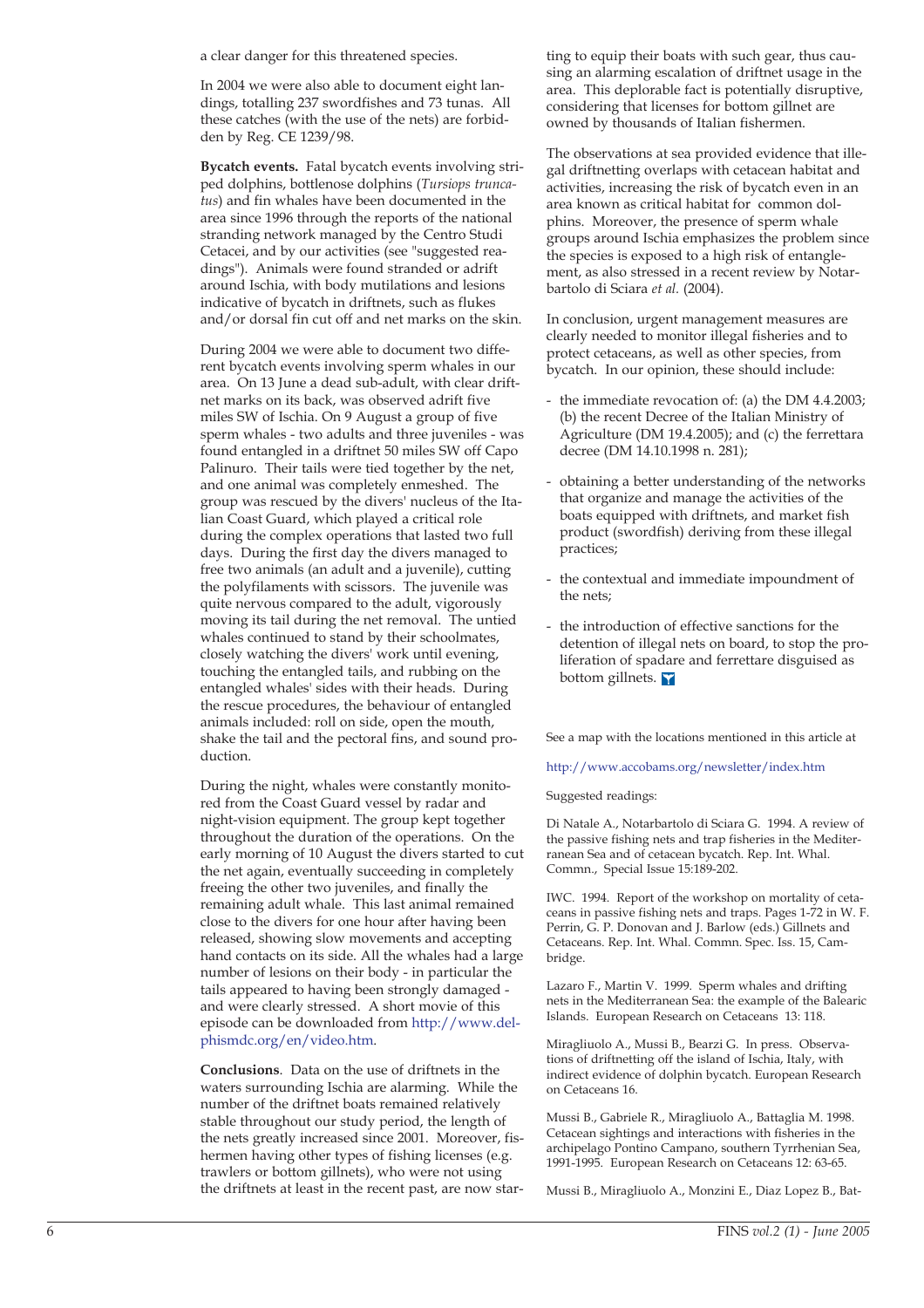taglia M. 1999. Fin whale (*Balaenoptera physalus*) feeding ground in the coastal water of Ischia (Archipelago campano). European Research on Cetaceans 13:330-335.

Mussi B., Miragliuolo A., Pace D. S. In press. Acoustic and behaviour of sperm whale nursery groups in the waters of Ischia, Italy. European Research on Cetaceans 19.

Mussi B., Miragliuolo A. 2003. I cetacei della costa nord occidentale dell'isola d'Ischia (Canyon di Cuma). Pp. 213- 232 in: M. C. Gambi, M. De Lauro and F. Jannuzzi (Eds.), Ambiente marino e costiero e territorio delle isole Flegree (Ischia, Procida e Vivara - Golfo di Napoli). Risultati di uno studio multidisciplinare. Memorie dell'Accademia di

## **A doubtful Italian Decree**

by Tullio Scovazzi

**The prohibition of driftnets.** A Decree adopted on 19 April 2005 by the Italian Under-Secretary of State for Food and Forestry Policies (Gazzetta Ufficiale della Repubblica Italiana n. 109 of 12.5.2005) has brought once again to the general attention the question of driftnets, or nets having an effect equivalent to driftnets, used by Italian vessels in Mediterranean waters for the fishing of tunas and swordfish.

According to the FAO (Food and Agriculture Organization), "bluefin tuna and swordfish are the most important large pelagic species in the Mediterranean. They represent around 3% of the total reported catches, but their economic importance is far greater. (...) Concern has rightly been expressed about the status of both species. In both cases the (apparently unrestrained) growth of fisheries over the last decade has increased vulnerability of these stocks as has regular fishing by non-coastal States on bluefin stocks. (…) Swordfish is fished with longlines and driftnets. In the case of swordfish, the high exploitation rate is also reflected in progressive decreases in mean size and mean age at capture".

Because of their lack of sufficient selectivity, driftnets are prohibited by Council Regulation (EC) No. 1239/98 of 8 June 1998, under the following terms (Art. 1): "From 1 January 2002 no vessel may keep on board, or use for fishing, one or more drift-nets intended for the capture of species listed in Annex VIII" (i.e., different species of tunas, swordfishes, dolphin-fishes, sharks and other species as well). From the same date, species listed in Annex VIII which have been caught in driftnets cannot be landed in the territory of European Community member States either. It may be incidentally remarked that Reg. 1239/98 prohibits not only the use, but also the mere taking on board, of the nets in question.

Apart from the European Community fishing regime, other instruments applying to Mediterranean waters relate to driftnets as well. In 1997 the General Fisheries Council (now: Commission) for the Mediterranean (GFCM) adopted a binding recommendation which prohibits the keeping on board, or use of, one or more driftnets whose total length is more than 2.5 km (Resolution No. 97/1). By Recommendation 03-04, entered into force on 19

Scienze Fisiche e Matematiche, Società Italiana di Scienze, Lettere e Arti in Napoli. Liguori Editore. 425 pp.

Notarbartolo di Sciara G., Bearzi G., Cañadas A., Frantzis A. 2004. High mortality of sperm whales in the northwestern Mediterranean, 1971-2003. Paper submitted to the Scientific Committee of the International Whaling Commission, Sorrento, 29 June - 10 July 2004 (available from http://www.disciara.net).

Pace D. S., Miragliuolo A., Mussi B. In press. Behaviour of a nursery group of entangled sperm whales (Capo Palinuro, Southern Tyrrhenian Sea, Italy). European Research on Cetaceans 19.

June 2004, the International Commission for the Conservation of Atlantic Tunas (ICCAT) recommended that "Contracting Parties, Cooperating non-Contracting Parties, Entities or Fishing Entities shall prohibit the use of driftnets for fisheries of large pelagics in the Mediterranean". In 2005, the 29th Meeting of the General Fisheries Commission for the Mediterranean adopted, with reference to Article V of the GFCM agreement, the 2004 ICCAT Recommendations. These Recommendations, and notably Recommendation ICCAT 03-04, entered into force on 15 June 2005. Italy, which is a Member State of the European Community, is also a party to both GFCM and ICCAT.

**The 2005 Italian Decree.** According to the already mentioned Italian Decree of 19 April 2005, in derogation from Annex II (Minimum requirements relating to the characteristics of the main types of fishing gear) to Council Regulation (EC) No. 1629/94 of 27 June 1994 (Official Journal of the European Communities No. L 171 of 6.7.1994), it is allowed to use a net having certain characteristics (inter alia, not exceeding 5 km in length and 20 m in height and being opportunely anchored) in the period between 15 April and 31 July 2005 and in the zone within the 12-mile limit around Italian minor islands.

Do nets such as those allowed under the Italian Decree "resemble", or have an effect equivalent to, driftnets? The author of this note is not acquainted with the technical differences, if any, existing between driftnets, on the one hand, and other similar fishing gear, on the other (such as, for example, the Italian ferrettara or the French thonaille and courantille volante, currently used in the Mediterranean); nor does he know how much "drifting" must a driftnet be in order to qualify as such and whether the addition of some floating anchors is sufficient to change its nature (see the previous stories by Tudela and Guglielmi, and by Mussi *et al.*). He consequently cannot take any position on the question whether the Italian Decree, while stating that is derogates from Reg. 1629/94, is in fact a derogation from Reg. 1239/98. In general, United Nations General Assembly Resolution 44/225 of 1989 describes fishing with large-scale pelagic driftnets as "a method of fishing with a net or combination of nets

### **Tullio Scovazzi**

is professor of International Law at the University of Milano-Bicocca, Milan

> tullio.scovazzi@ unimib.it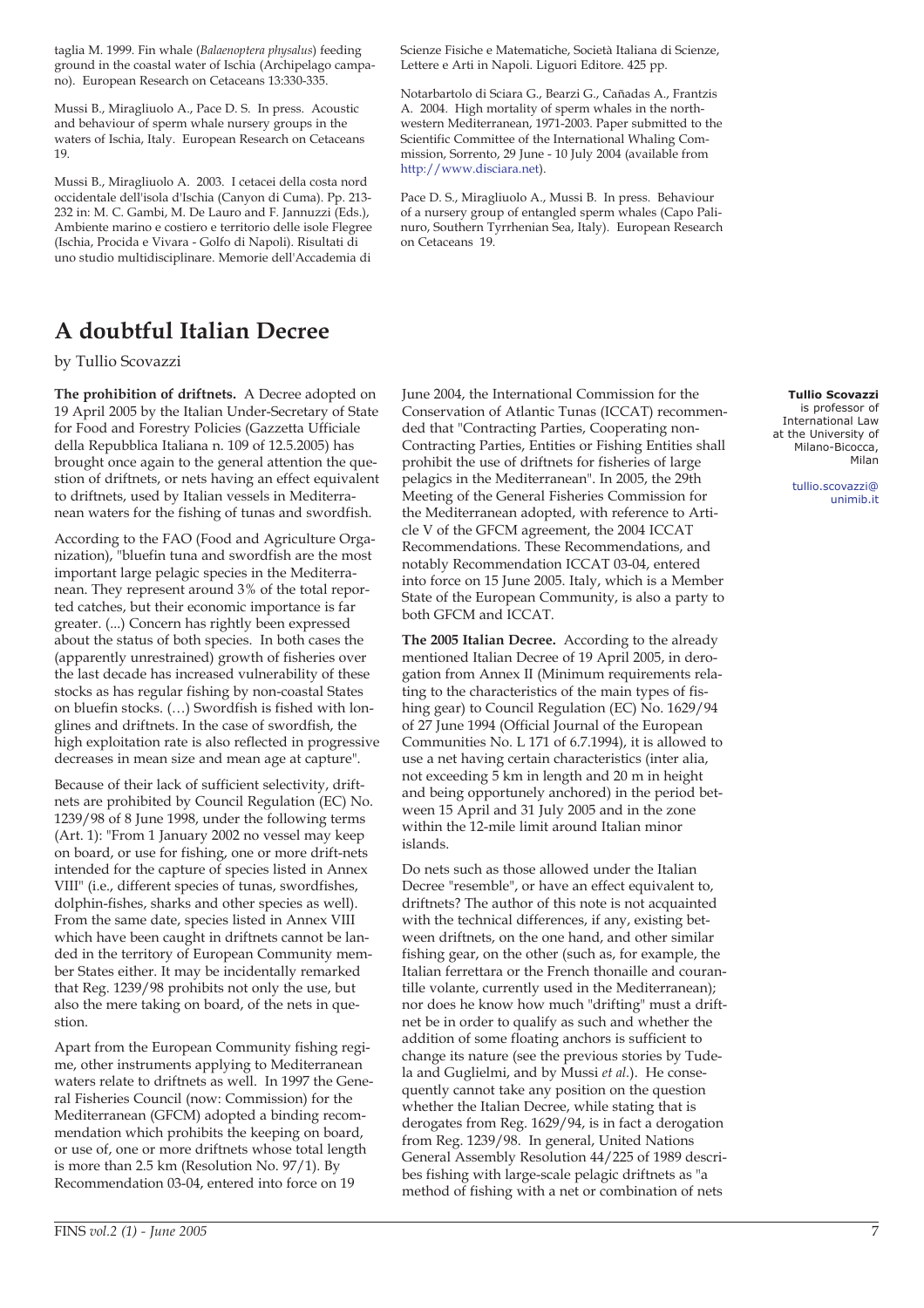intended to be held in a more or less vertical position by floats and weights, the purpose of which is to enmesh fish by drifting on the surface or in the water".

The preamble of the Italian Decree provides for a wide array of justifications. *Inter alia*, it points out that the minor islands (which may easily be interpreted, as far as Italy is concerned, as all the nation's islands except Sicily and Sardinia) represent a valuable resource for cultural, landscape, tourist and economic reasons in Italy and in the whole Mediterranean; that people resident in minor islands live in fragile social and economic conditions, far away from major markets; that their livelihood is dependent on fishing activities; that local inhabitants are engaged in artisanal fishing activities which are rendered more and more difficult by the development of pleasure craft navigation; that it is necessary to protect both endangered marine species and the activities of fishermen. No doubt, these kinds of economic and social concerns do exist. Yet the economic and social concerns seem less stringent in the isolated cases of those owners of Italian fishing vessels who are reported to have been caught fishing with prohibited driftnets after having taken advantage of the measures of conversion of driftnets co-financed by Italy and the European Community (see the special programme in Official Journal of the European Communities, No. L 121 of 13 May 1997).

However, the preamble of the Decree does not explain why the authorization to use the nets in question is in fact granted to every fishing vessels and not only to those belonging to the inhabitants of minor islands.

The preamble of the Decree also refers to Art. 158 of the "Treaty of Amsterdam" (i.e., the treaty establishing the European Community), providing that "the Community shall aim at reducing disparities between the levels of developments of the various regions and the backwardness of the least favoured regions or islands", and to Art. III-220 of the European Constitution, providing that "particular attention shall be paid to (...) regions which suffer from severe and permanent natural or demographic handicaps such as (...) island, cross-border and mountain regions". However, the preamble does not explain what is the precise relationship between these kind of generic provisions (incidentally, the European Constitution is a treaty which has not yet entered into force) and a unilateral authorization by a Member State to use specific fishing nets otherwise prohibited.

Whatever the merit of the Italian explanations may be, it simply seems difficult to understand how the Government of a E.C. member country can set forth a derogation from Annex II to Regulation No. 1626/94, considering that the regulation itself states that "Member States shall fix restrictions involving the technical characteristics of the main types of gear in accordance with the minimum requirements set out in Annex II" (Art. 5) and that Member States can adopt measures supplementary to, or going beyond the minimum requirements of, the system, "provided that such measures are compatible with Community law and in conformity with the common fisheries policy" (Art. 1, para. 2). It may be added that, under Art. 117 of the Italian Constitution (as amended in 2001), the Italian domestic legislation is subject to the obligations arising from European Community law and international law. The Italian Constitutional Court has repeatedly stated that the Italian judge is bound not to apply the provisions of the Italian legislation which are contrary to European Community law. All the more reason with a ministerial decree, which has not the force of a law. If it is contrary to European Community legislation, it may be quashed by the judiciary.

The compatibility of the Italian Decree with the obligations arising from the participation of Italy to the European Community is very doubtful, to say the least. In fact, a recent decision by the Administrative Tribunal of the Region Lazio has provisionally suspended the application of the Italian Decree of 19 April 2005, pending the discussion on the merit of a case brought by a number of nongovernmental organizations for the quashing of the decree.

**A broader problem.** It would be misleading to classify the case of the Italian Decree as a mere instance of occasional unpreparedness to comply with European Community and international obligations. The question is broader and encompasses the problems arising from the present very confused legal condition of Mediterranean waters.

So far, only some Mediterranean States have established fishing zones, namely Tunisia (1951), Malta (1978), Algeria (1994), Spain (1997), Croatia (2003; implementation with regard to member States of the European Union postponed) and Libya (2005), or exclusive economic zones, namely Morocco (1981), Syria (2003) and Cyprus (2004). This means that a large extent of Mediterranean waters beyond the limit of the territorial sea (12 nautical miles in most cases) still has the status of high seas.

The application of the European Community fisheries regime is inevitably limited to the waters falling under the sovereignty or jurisdiction of Member States and to fishing activities pursued on the high seas by vessels flying the flag of Member States. The declaration adopted on 26 November 2003 by the States participating to the Venice Conference for the Sustainable Development of Fisheries in the Mediterranean, convened by the European Community, seems to support the future creation of fisheries protection zones on the basis of a regional and concerted approach:

*"Against the background of closer cooperation between all States benefiting from the biological wealth of the Mediterranean marine environment, we consider that the creation of fisheries protection zones permits the improvement of conservation and control of fisheries and thus contributes to better resource management and to our common commitment to combat IUU (= illegal, unreported and unregulated) fishing.*

*We consider that, without prejudice to the sovereign rights of States and in accordance with relevant international law, a more detailed examination should be made of the modalities for the creation of fisheries protection zones taking into account the precedents that exist, with*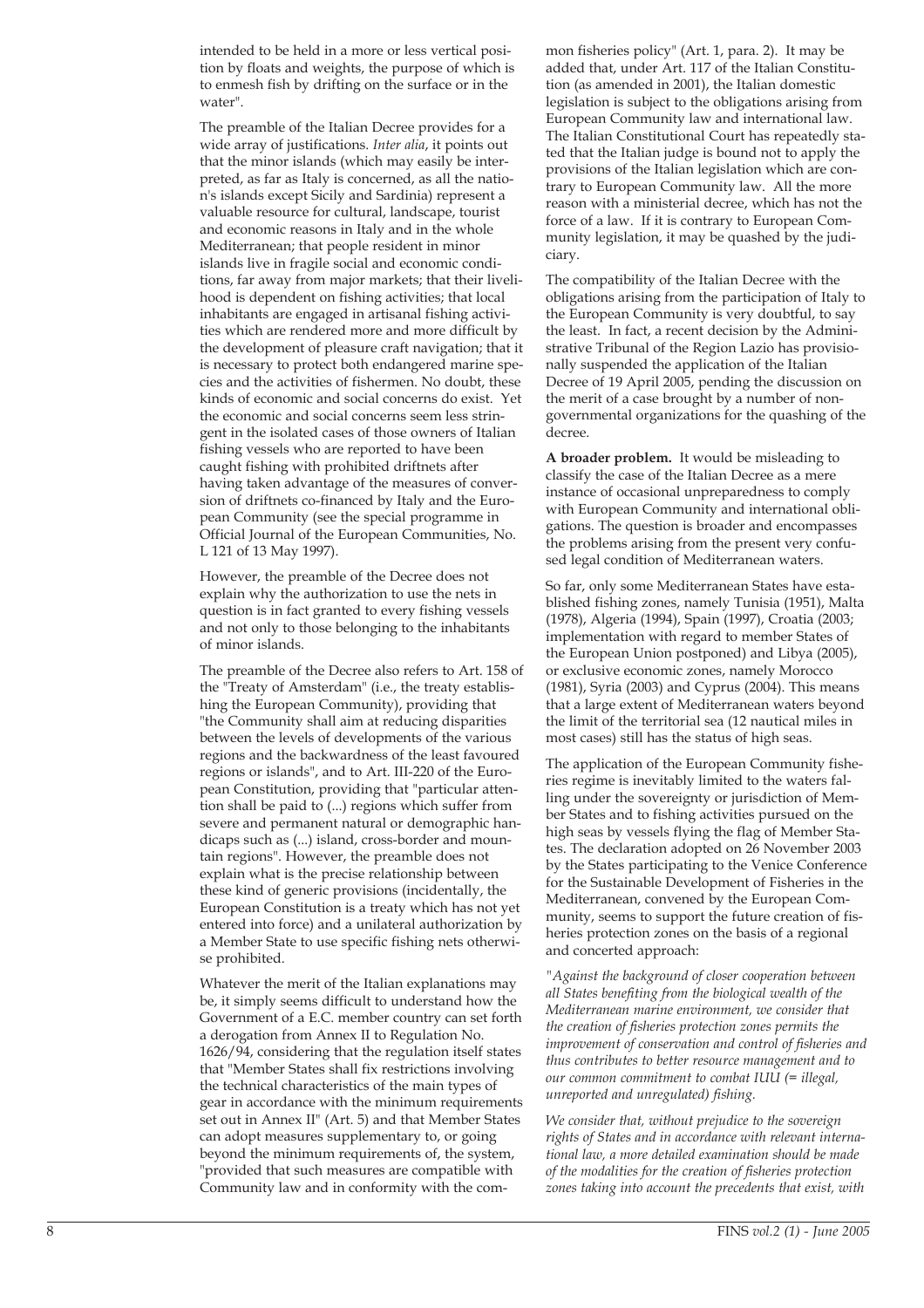### *a view to employing a concerted and regional approach suited to the needs of the fisheries concerned and based on dialogue and coordination" (para. 10).*

Going beyond the 12-mile limit, in compliance with the regime set forth by the United Nations Convention on the Law of the Sea for the exclusive economic zone, is the best way to promote the sustainable exploitation of living resources, to ensure the prevention and repression of polluting incidents, to counter activities carried out by ships flying flags of convenience (such as IUU fishing or the dumping or release of polluting substances into marine waters). Only after the creation of exclusive economic zones or fishing zones, that is after the enlargement of coastal State jurisdiction and the elimination of the legal gaps created by the abstract principle of freedom of the sea, can cooperation among the Mediterranean States in the fields of fisheries and prevention of marine pollution be grounded on an effective basis. If such zones are created, the high seas will finally disappear from the Mediterranean. No point in the Mediterranean is located at a distance exceeding 200 nautical miles from the nearest land or island, which is the distance equivalent to the breadth of a full-size exclusive economic zone or fishing zone. Otherwise, as treaties create rights and obligations only for contracting parties, there would be no means of preventing the fisheries conservation measures which are accepted by most interested States from being frustrated by a few

third States which could enjoy the benefits of such measures without burdening themselves with the corresponding duties. And there would be no means of ensuring that measures agreed under multilateral treaties for the protection of the marine environment are enforced against the ships flying the flag of States which do not exercise any control over them.

This goes to the heart of the question. The persisting existence of high seas zones in the Mediterranean and the lack of an effective international regime for the management of Mediterranean fisheries on a full regional basis has easily foreseeable consequences. What is the use of assuming conservation burdens and causing domestic social and economic constraints if some foreign fishing vessels cannot be prevented from fishing with driftnets just beyond the 12-mile limit of the Italian territorial sea? What is the benefit for marine mammals and other nontargeted species if they are destined to be entangled in foreign, if not Italian, driftnets anyway?

### Suggested readings:

FAO, Review of the State of World Marine Fishery Resources, Rome, 2005, p. 56, 57.

Official Journal of the European Communities No. L 171 of 17 June 1998. The regulation amends Regulation (EC) 894/97 laying down certain technical measures for the conservation of fishery resources (ibidem No. L 132 of 29 April 1997).

## **Latest news on driftnets in the Mediterranean**

# **In spite of the rule of law, the Mediterranean is far from being a driftnet-free sea**

As FINS goes to press, the situation concerning driftnets in the Mediterranean becomes increasingly confused and worrisome. It is now becoming apparent that the use of driftnets is no longer circumscribed to the waters facing the coasts where this type of fishing was mostly known to occur.

1. FINS recently received a report from Anastasia Komnenou (from the Aristotle's University of Thessaloniki and former member of the Scientific Committee of ACCOBAMS), as well as from Argyris Kallianiotis (director of Greece's Fisheries Research Institute in Kavala), that in late May a large piece of driftnet was found floating in the waters of the northern Aegean Greek island of Samothrace with 12 striped dolphins, one Risso's dolphin, and several tunas and sharks entangled in it, all dead. Labels on batteries used to weigh down the floaters pointed to a Turkish origin of the discarded net, as also suspected by the local investigating authorities.

See photographs of the dead dolphins in Samothrace, northern Aegean Sea, at: http://www.accobams.org/newsletter/index.htm

2. On 23 June, we have been informed by Ricardo Sagarminaga, from the Spanish research organisation *Alnitak*, that on that day two dead cetaceans - a long-finned pilot whale and a Risso's dolphin were found floating off the coast of Granada (Andalusia, Spain), entangled in a piece of driftnet.

3. Some fishermen have been arguing lately that their activities involving driftnets or driftnet-like nets are legitimate in spite of the wealth of legal provisions against such type of fishing gear. The argumentations have been quite varied, as we have seen in the previous stories. However, at least as far as Members States of the EU are concerned, there is no longer doubt as to the opinion on this matter of the Commission, which has exclusive competence on fisheries in the Union. A question was sent by the European Parliament to the Commission, and the unambiguous answer was provided on 13 June, on behalf of the Commission, by Fisheries Commissioner Joe Borg.

The response of EU Fisheries Commissioner Joe Borg to a question from the European Parliament on the Commission's position on driftnets is available on the website of the European Parliament: http://www4.europarl.eu.int/registre/recherche/ListeDocuments.cfm (scroll the various pages until you find Ref: P6\_RE(2005)1730.

and can also be read on: http://www.tethys.org/internal/docs/driftnets\_Borg\_reply.htm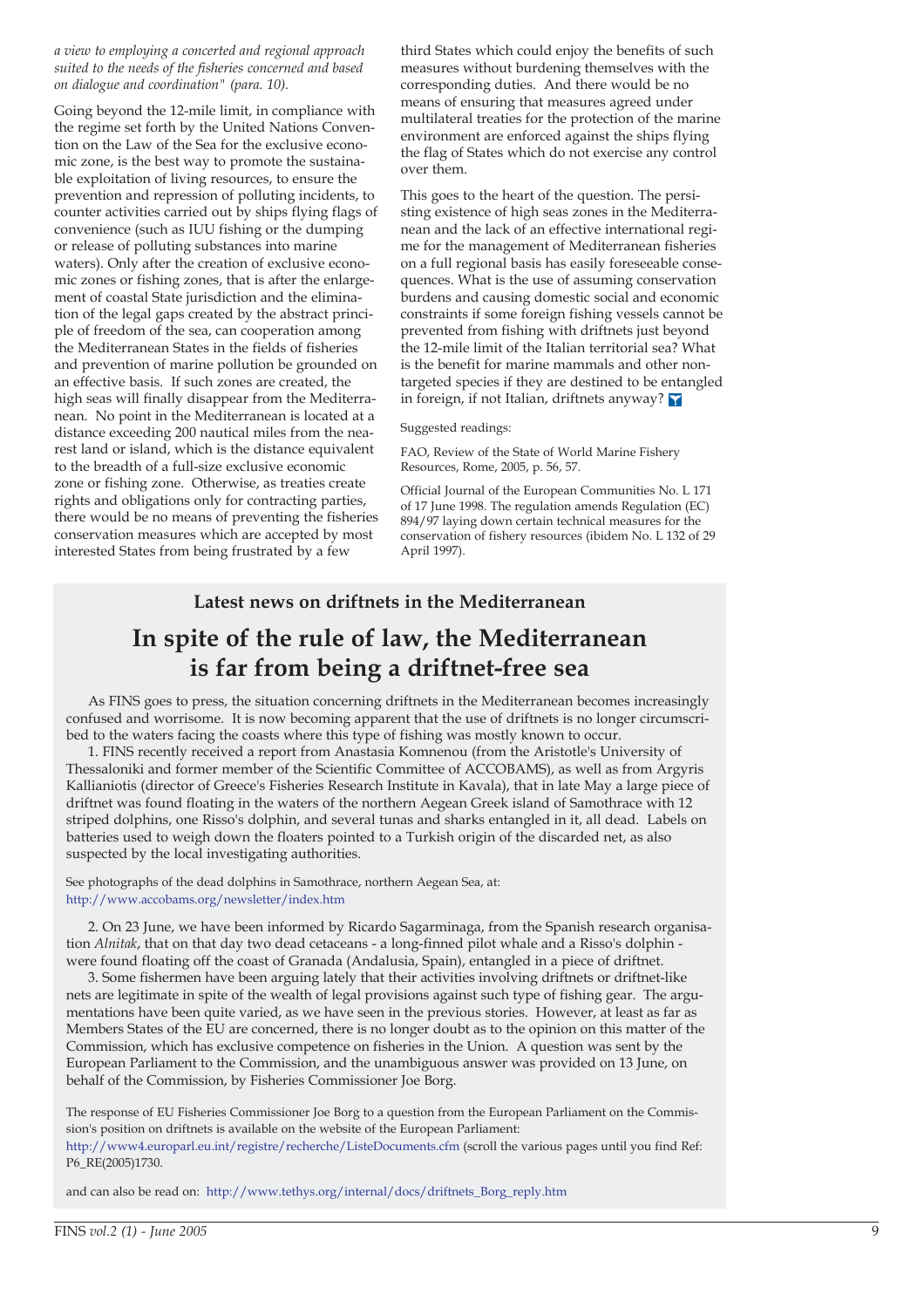# **Bottom-set gillnet fisheries and harbour porpoises in the Black Sea: high-tech against cetaceans**

by Alexei Birkun, Jr.

**Alexei Birkun, Jr.,**

is senior scientist and deputy director of the Brema Laboratory, Ukraine, and member of the ACCOBAMS Scientific Committee since 2001

AlexeiBirkun@ home.cris.net

Cetacean bycatches take place annually in all Black Sea countries and represent the major threat to local population of harbour porpoises (*Phocoena phocoena*). Most cases of incidental entanglement in fishing nets occur in shallow waters of the continental shelf. Traditional areas of coastal artisanal fishery could be considered as the hotspots of cetacean mortality in fishing gear. Some fishing sites in which bycatch occurrences are frequent were revealed in Bulgaria (inshore waters from Shabla to Balchik and from Bjala to Cape Emine), Georgia (between the mouth of Chorokhi river and the Turkish border), Romania (all waters of the exclusive economic zone), Russia (area from Anapa to Sochi), Turkey (south-western coast of the Black Sea) and Ukraine (waters off the Crimean peninsula near Sevastopol and Feodosia, and between Chernomorskoye and Evpatoria).

Harbour porpoises almost always represent the majority of cetacean by-catches recorded in different places around the Black Sea. However, the absolute numbers of the population losses are not estimated yet for the basin as a whole. Generally, the annual rate of incidentally captured porpoises amounted to 90-100%, while the shares of other cetacean species - common dolphins (*Delphinus delphis*) and bottlenose dolphins (*Tursiops truncatus*) tended to zero. According to the results of more or less regular studies in different countries, during the previous decade (1990-1999) a total of 448 accidentally entrapped cetaceans were recorded in the Black Sea, including 425 harbour porpoises (95%), 10 common dolphins (2%) and 13 bottlenose dolphins (3%). In other words, out of 20 by-caught cetaceans on record, 19 consisted of porpoises. This estimation strongly suggests that the direct impact of Black Sea fisheries is affecting mainly harbour porpoises, and the intensity of this impact is probably 30-40 times higher compared to the adverse influence of fisheries on the other two species.

Bottom-set gill nets for Black Sea turbot (*Psetta maeotica*), sturgeons (*Acipenser* spp., *Huso huso*) and spiny dogfish (*Squalus acanthias*) cause up to 99- 100% of cetacean bycatches. These nets are dangerous for harbour porpoises because of their large mesh size - from 8-11 cm (dogfish nets) to 12-15 cm (sturgeon nets) and 18-22 cm (turbot nets) - provoking easy entanglement. The height of these nets varies between 1.5 and three metres, and their length may reach 70-100 metres. Fishermen usually tie together some tens to 200 nets making a single line. Other fishing gear, including purse seines, trammel, trap and trawl nets, seem to be of secondary importance as far as cetacean bycatch is concerned.

Almost all (99.9%) recorded bycatches were lethal. Annual period from April to June appears the principal season which is particularly hazardous for harbour porpoises, due to extensive fishing on turbot. Such fishing occurs in spite of a temporary specific prohibition by most Black Sea countries in view of turbot spawning time. Turbot fishing in May - June could be defined not only as a significant anthropogenic factor of Black Sea harbour porpoises mortality, but also as a factor limiting their reproductive output. The presence of near-term pregnant, postpartum and lactating females among the bycaught animals indicates that the turbot fishing season coincides with porpoise parturition and nursing period. Furthermore, the state of mature male and female gonads (except pregnant individuals) indicates that the breeding period also occurs in spring and early summer.

Illegal, unreported and unregulated (IUU) exploitation of marine biological resources is one of the major environmental, economic and social problems concerning the entire Black Sea region. The amount of the unauthorized fisheries is not evaluated officially on the national and international levels, but at present it possibly exceeds the combined value of legal coastal fisheries.

As a rule, modern poachers are equipped much better than law-abiding fishermen, fish protection officers and coastal guards. The use of high-tech satellite navigating, radio-locating and echo-sounding devices, disposable monofilament nets and speedy boats with powerful engines enables illegal fishermen to conduct concealed operations in any maritime area, at any time (mainly at night) and under any weather conditions. In that way, cetacean bycatches due to illegal gillnet fishery on Black Sea turbot and sturgeons may have a very considerable magnitude.

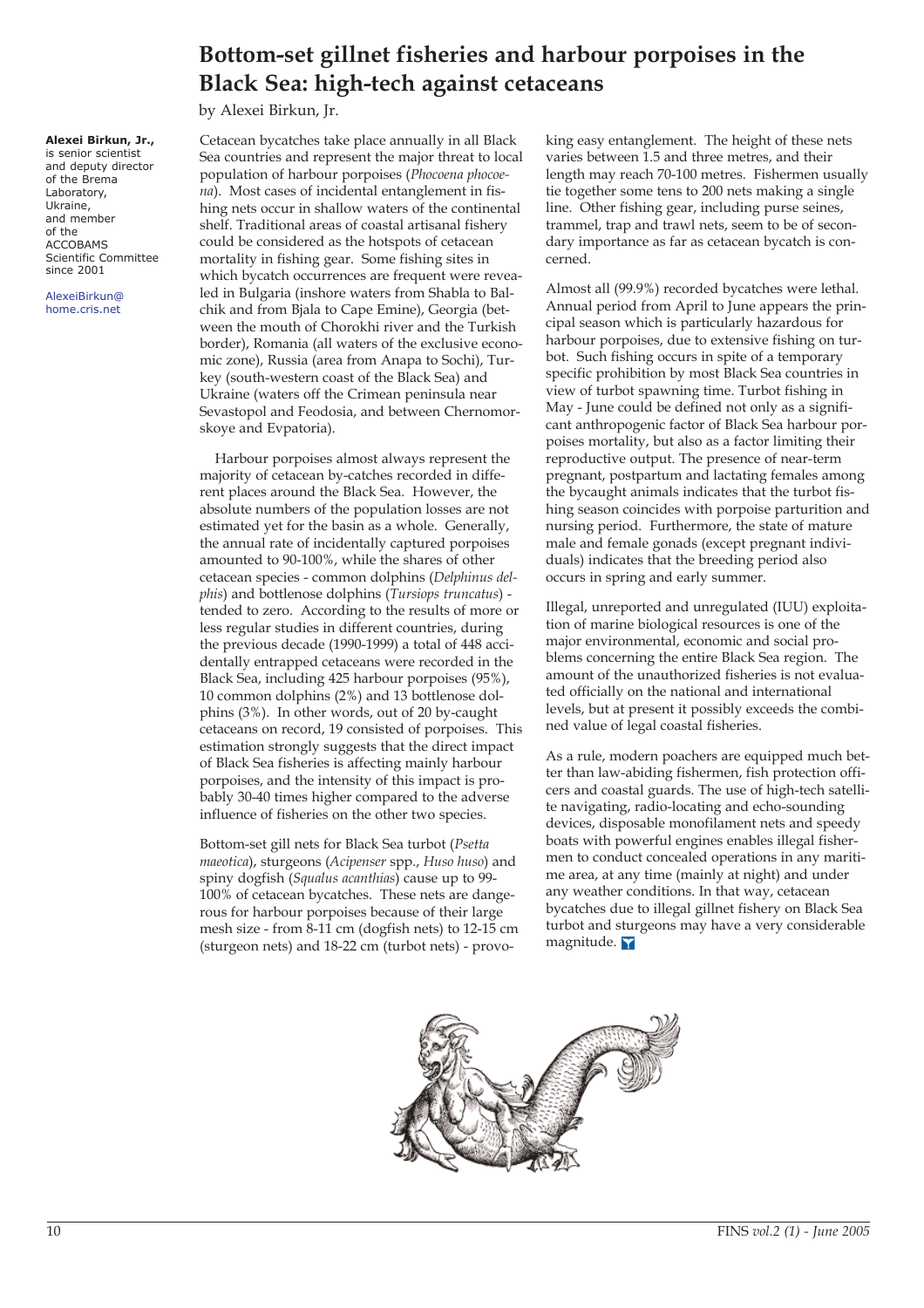# **Organochlorine pollution in the western Mediterranean declines, but is still a significant threat to cetaceans**

## by Alex Aguilar & Asunción Borrell

In 1966, Koeman and van Genderen reported for the first time the presence of organochlorine compound residues in the tissues of a wild marine mammal. Since then, these ubiquitous and persistent chemicals have been found in all pinniped and cetacean populations so far investigated, thus arising as the most widely extended group of contaminants worldwide.

Organochlorines are a group of synthetic compounds that have been extensively used in agriculture as pesticides (e.g. DDT, lindane, dieldrin, benzenehexachloride, among others), in industrial processes and in the composition of certain materials (e.g. the polychlorinated biphenyls or PCBs, dioxines and dibenzofuranes, polybrominated biphenyls, among others). Organochlorines were introduced in the environment mostly after World War II. Because of their ample use and the chemical stability and slow biodegradation of many of their forms, these compounds soon became ubiquitous pollutants, particularly in marine environments. Among organochlorines, DDTs and PCBs are the most widespread and those reaching the highest concentrations in biota. Their production peaked in the 1960-1970s and, although they are still used in certain areas for limited applications, overall use has been restricted since the late 1970s-early 1980s.

Substantial evidence points to organochlorine compounds having, at environmental levels, a number of adverse effects on marine mammal populations. These include depression of the immune system and the subsequent triggering of infectious diseases, reproductive impairment, lesions of the adrenal glands and other organs, cancers, and alterations in skeletal growth and ontogenic development as well as the induction of bone lesions. In the particular case of PCBs, which in the Mediterranean are very abundant, it has been suggested that they facilitated the onset and development of the morbillivirus epizootic that in 1990-1992 decimated the Mediterranean striped dolphin population causing thousands of deaths. The triggering effect was apparently produced either by debilitating the immune performance of individuals or by deteriorating their liver function, in both scenarios making them more susceptible to the infectious action of the morbillivirus. Moreover, PCBs and other organochlorine contaminants have been also linked to the occurrence of unusual luteinized cystic structures found in the ovaries of female Mediterranean striped dolphins; it has been claimed that these cysts would impede normal ovulation and, therefore, are likely to impair the reproductive activity of the population.

Marine mammals from the temperate fringe of the northern hemisphere, particularly fish-eating species inhabiting the mid-latitudes of Europe and North America, display the greatest organochlorine loads. However, two specific areas have become noteworthy by their extremely high concentrations

of organochlorines: the western Mediterranean Sea and the western coast of the United States, particularly California. DDT and PCB levels in the tissues of dolphins from these two regions are the highest ever recorded worldwide. The coastal fringe of both areas sustains dense human populations as well as intense industrial and agriculture activities. Thus, European countries bordering the western Mediterranean manufactured large quantities of organochlorines; for example, the total production of PCB in France, Italy and Spain alone has been estimated to have been about 300,000 metric tons for the period 1954-1984 and, although the total amount used locally is unknown, it may have approached half this figure. As a consequence, although DDTs and PCBs were banned more than 25 years ago, their residual levels in the region have remained extremely high until present.

In a study recently published, we investigate the trend followed by the main organochlorine compounds in the tissues of western Mediterranean striped dolphins during the 15-year period extending between 1987 and 2002. We found substantial variability within any given year that could be attributed to the specific biological traits of the individuals sampled, particularly age, nutritive condition and sex, factors that are known to significantly affect blubber tissue levels in cetaceans. However, this variability was not large enough to veil the general trend in yearly variation. PCB concentrations significantly declined from 342 mg/kg in 1987 to 76 mg/kg in 2002 (see graph). Similarly, DDT also decreased, although the variation was less marked: from 198 mg/kg at the beginning of the period to about 55 mg/kg at its end. Because the decline in PCB was steeper than that of DDT, the DDT/PCB ratio increased significantly throughout the study period. This is surprising since the use of DDT was discontinued in the region earlier (1975) than that of PCB (mid-1980).

Such declining trend is consistent with the pattern found in other comparable locations. Worldwide, organochlorine pollution first increased around the areas of production and usage, particularly along the temperate fringe of the northern hemisphere. Following discontinuation in the use of organochlorines, concentrations in these areas tended to stabilize or fall off as a consequence of degradation and transfer. This latter occurred mostly by atmospheric transport to the polar regions of both hemispheres. The decline in organochlorine pollution was faster in continental water masses and small enclosed seas than in the open oceans, the later being proposed as a final sink for persistent organochlorines. The different behaviour between small and large water masses is apparently due to the combination of two factors: the existence in oceanic waters of longer and more complex food webs, and the fact that any decline in the environmental input of persistent organochlorines is detected later in organisms situated high in the trophic web than in

### **Alex Aguilar**

is professor of Animal Biology and head of the Marine Mammal Research and Conservation Group (GRUMM) at the University of Barcelona. His main interest is in the population ecology and conservation of cetaceans and pinnipeds.

### aaguilar@ub.edu

### **Asunción Borrell**

is a Ramón y Cajal researcher at the Department of Animal Biology of the University of Barcelona. She specializes in ecotoxicology of marine vertebrates, with particular emphasis on marine mammals.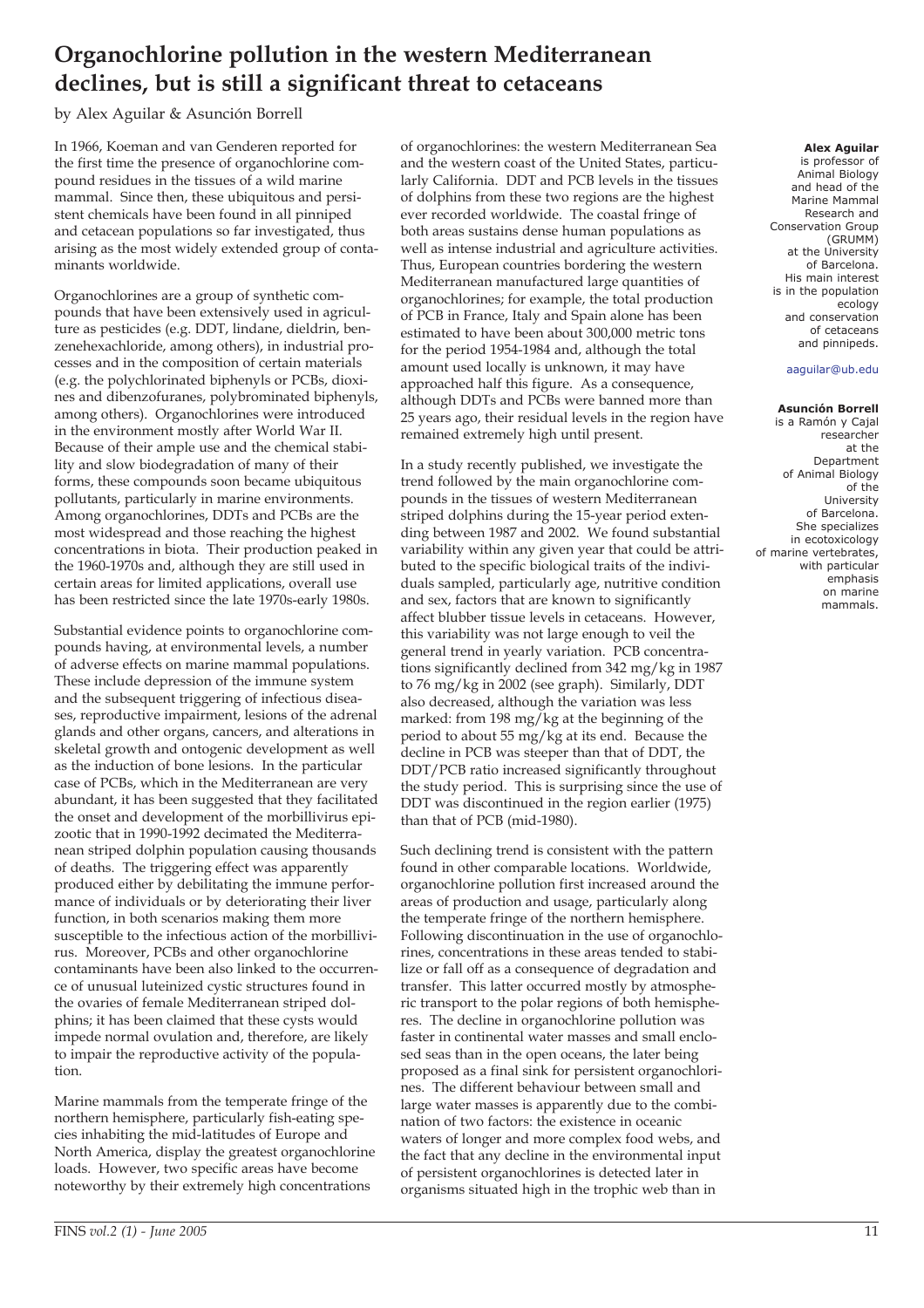those feeding at low trophic levels.

However, despite the fact that the overall trend in the Mediterranean Sea is declining, and that this decline appears to take place at a faster rate than that occurring in the main oceans, the organochlorine tissue concentration still present in most Mediterranean dolphins is much higher than the threshold levels above which adverse effects have been experimentally observed in mammals. In the Mediterranean basin, bottlenose, common and striped dolphins have undergone severe reductions in their abundance, and even complete extirpation from certain locations. Although the actual contribution of organochlorine pollutants to this process has not been established, given the potential of these chemicals to interfere with critical elements of population dynamics - fertility, embryonic growth, immune competence - the high levels being observed are certainly a source of concern. The long-standing legacy of the negligent use that a quarter of a century ago was made of organochlorines must be a

warning signal to the somewhat easygoing attitudes towards environmental alterations today considered as acceptable, but that in the future may become severe threats to marine wildlife.

See a diagram of the temporal variation of PCB concetrations in the blubber of wester Mediterranean spinner dolphins in:

### http://www.accobams.org/newsletter/index.htm

#### Suggested reading:

Aguilar A., Borrell A. 2005. DDT and PCB reduction in the western Mediterranean in 1987-2002, as shown by levels in dolphins. Marine Environmental Research, 59(4):391-404.

Reijnders P.J.H., Aguilar A. 2002. Pollution and Marine Mammals. Pp: 948-957 in: W.F. Perrin, B.Würsig and J.G.M. Thewissen (Eds), "Encyclopedia of Marine Mammals". Academic Press, San Diego.



Want to send news and articles to FINS? We welcome contributions in the field of cetacean conservation from all parties. Please send proposals, suggestions and items for the calendar of events to: G. Notarbartolo di Sciara, disciara@tin.it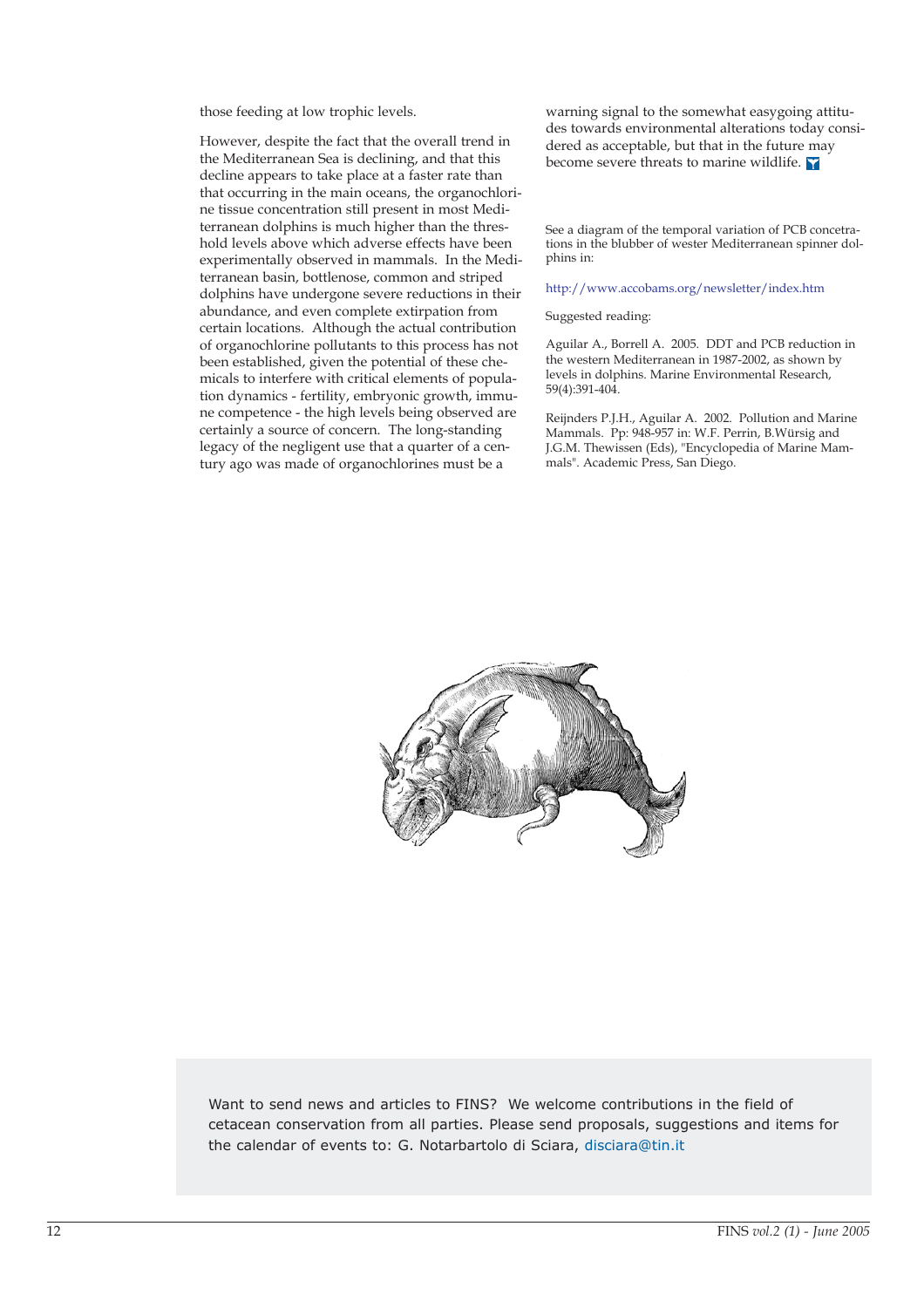# **News from the Secretariat**

### **Memorandum of Collaboration with the**

**RAC/SPA.** A 'Memorandum of Collaboration' was signed by the ACCOBAMS Secretariat and the Regional Activity Centre for Specially Protected Areas of the Mediterranean Action Plan (UNEP MAP RAC/SPA), which is the Sub-Regional Coordination Unit of ACCOBAMS for the Mediterranean area. The Memorandum defines for the triennium 2005 - 2007, the fields in which the Coordination unit would bring its support: the organization of a survey to gain comprehensive cetacean population estimates and distribution in the ACCOBAMS Area; elaboration and development of databases; the establishment of regional stranding networks; the creation of protected Areas for cetacean conservation and of a Clearing House Mechanism.

**Letter of Understanding between UNEP and the ACCOBAMS Permanent Secretariat.** In February 2005, a 'Letter of Understanding' between the United Nations Environment Programme and the ACCOBAMS Permanent Secretariat was signed in order to define and extend the terms of their cooperation. It was agreed to closer collaborate in areas like exchange of information, mutual involvement during important meetings, deepened communication between ACCOBAMS and different UNEP organs (CMS, MAP Coordination Unit, Regional Seas Program, Biodiversity Unit of the Division of Environmental Conventions) as well as joint media and press work. Furthermore, the ACCOBAMS Secretariat, in addition to the Agreement's logo, will also use subsidiary the UNEP logo and the UN and UNEP flags.

**Grateful acknowledgment.** In regard to the passing

away of His Sovereign Highness Prince Rainier III, the ACCOBAMS Secretariat would like to express again its deepest gratitude for the sympathy that many countries, organizations and partners stated at the moment of this great loss for the Host Country. His Sovereign Highness Prince Albert II of Monaco forwarded to the Secretariat a message of thanks.

**ACCOBAMS in Egypt.** The Third Meeting of the Scientific Committee, held in Cairo last May, provided an opportunity to the Secretariat for strengthening the collaboration with Egyptian authorities. Dr. Moustafa Fouda (Director of the Biodiversity Directorate, Egyptian Environmental Affairs Agency), who attended the Meeting on behalf of His Excellency Maged George, Minister of State for Environmental Affairs, gave a remarkable sign of interest toward ACCOBAMS and the commitment of the Egyptian authorities in promoting the accession of Egypt to the Agreement. During the visit in Egypt, the Secretariat could define as well the terms of collaboration with the hosting country with regards to a survey and a training course on cetacean conservation, which will be carried out next October, along the Mediterranean coast. The project will be sponsored by the Italian Ministry of the Environment, active supporter of many research activities.

**Current state of signatures and ratifications.** In the frame of the accessions to ACCOBAMS, Italy has recently ratified the Agreement, which is currently entering into force for the Country. An updated information on the ratification status of the Agreement can be found on: http://www.accobams.org.

## **News from the Scientific Committee**

The Scientific Committee of ACCOBAMS held its third meeting (SC3) in Cairo from 15 to 17 May 2005. The following were the main highlights of the meeting:

**Baseline abundance estimation of cetaceans in the area.** Planning for a series of region-wide cetacean surveys was advanced by an ACCOBAMS technical workshop in Valsain, Spain, 17-19 December 2004. Topics addressed included: objectives of the surveys, species to cover, review of current information, initial planning for the surveys, methodology for survey design and preliminary proposal. A further workshop planned for early in 2006 is expected to lead to preparation of a formal proposal for LIFE funding in September 2006. The Committee was advised of a parallel initiative to plan and conduct cetacean surveys in the Black Sea under the Permanent Secretariat of the Black Sea Commission. It is anticipated that the

two initiatives will be coordinated closely to ensure comparability in methods and to optimise use of resources. The Committee appointed Birkun, Cañadas and Fortuna to act co-coordinators for the ACCOBAMS Survey Initiative, with Birkun taking a lead role in the Black Sea and Cañadas and Fortuna (each on a halftime basis) in the Mediterranean.

**Incidental catches in driftnets.** Special attention was given, once again, to the problem of cetacean mortality in driftnets in portions of the Mediterranean. A Resolution of the 2004 Meeting of the Parties had called on Parties to adhere to existing regulations aimed at the mitigation of cetacean bycatch and to report on fishing effort, including pelagic drifting and non-drifting gillnets. The Scientific Committee was informed that illegal driftnetting continues to occur at a substantial level, e.g. in the southern Tyrrhenian Sea, southern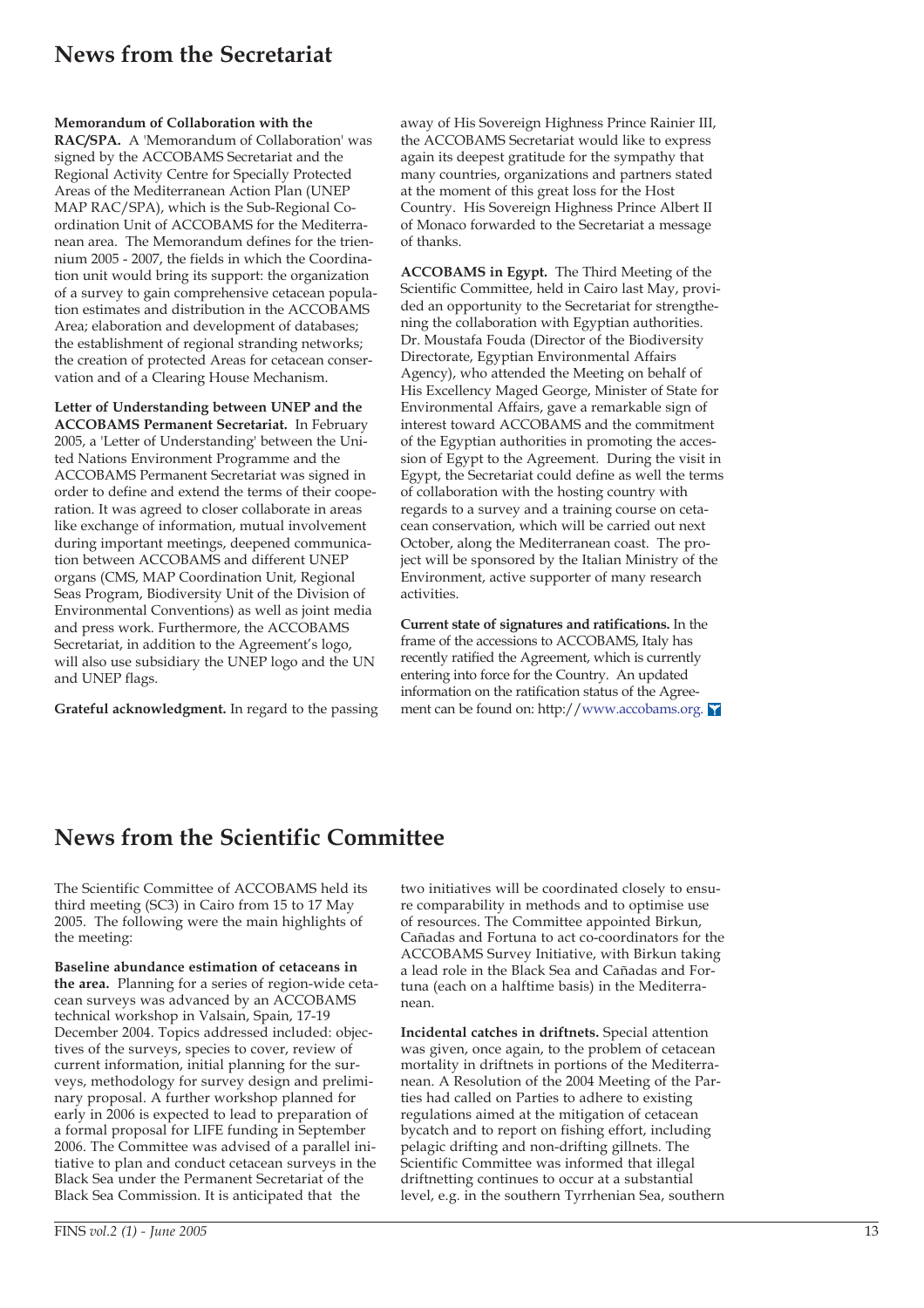Alborán Sea and Ligurian Sea. Given the prohibition of pelagic driftnetting by various international fora, the Scientific Committee expressed its strong concern about the continuation of this practise, which is of great damage to cetaceans, including threatened populations in the Agreement Area.

**Interactions between dolphins and fisheries.** The problem of depredation by dolphins on fisheries is severe in many parts of the ACCOBAMS region and therefore it is a priority issue. The Committee received an update from Fortuna and Northridge on the use of acoustic devices to deter dolphins and prevent depredation. Also, the Committee recommended that a questionnaire survey be conducted to assess the interaction problem in the ACCOBAMS area and to help identify hotspots.

**Anthropogenic noise.** A Resolution of the Meeting of Parties instructed the Committee to identify critical habitat of sensitive species (e.g. Ziphius cavirostris), prepare guidelines and address the issue of permits for research involving the projection of sound. The Committee agreed that habitats would be identified through the ACCOBAMS Survey Initiative and other pertinent studies. The issue of permits was deferred. Concerning guidelines, the Scientific Committee decided to prepare a program of work and ask the Secretariat to contract an expert to prepare draft guidelines for the ACCOBAMS area including relevant justification and rationale. The draft guidelines will be submitted to the next Meeting of the Scientific Committee.

**Fin whale conservation.** The Committee noted that a long-anticipated workshop on fin whales is planned to take place in Monaco in November 2005.

**Vessel collisions.** A workshop on how to address the issue of vessel collisions in the ACCOBAMS area will be also organised in Monaco in November 2005, immediately after the fin whale workshop.

**Conservation plans.** The Committee reviewed progress on the development of a conservation plan for short-beaked common dolphins in the Mediterranean Sea and another for Black Sea cetaceans. It also initiated a strategy for developing a small set of high-priority projects, tasks or management measures to improve the conservation status of bottlenose dolphins in the region that are in line with the needs and the requests of the Parties. A research proposal in the northern Aegean Sea, aimed at assessing the presence of harbour porpoi-

ses in that Mediterranean area, was also welcomed by the Committee.

**Protected areas.** The Committee stressed the importance of elaborating criteria for the selection of new sites and improving the effectiveness of existing protected areas, e.g. by integrating consideration of cetaceans into the management of areas protected for other reasons. It agreed on the importance of monitoring developments and providing expertise to ensure success of the existing Pelagos Sanctuary for Mediterranean Marine Mammals, recognising its potential value for cetacean habitat protection.

**Whalewatching.** The Agreement has established a web-based database to collect information on whalewatching activities in the ACCOBAMS area.

**Live strandings.** The Committee encouraged the organization of a small workshop on handling live strandings of cetaceans in the ACCOBAMS area. It recommended that the workshop also address cetacean live entanglement in fishing gear and entrapment in harbours.

Prey depletion. The Committee noted the importance of promoting a better scientific understanding of trophic relationships and the potential effects of fisheries on the availability of prey for cetacean populations. A strategy for addressing this issue will be developed during the intersessional period.

**IUCN Red List status of cetaceans of the Mediterranean and Black Seas.** The Committee encouraged a proposal to organise a workshop to assess populations of cetaceans in the Mediterranean and Black Seas against the IUCN Red List categories and criteria. This initiative is expected to receive support from the IUCN Centre in Malaga and from the CMS Secretariat.

**Proposed amendments to CMS appendices.** A number of proposed amendments to CMS appendices, specifically related to Mediterranean small cetaceans, were discussed. These amendments will focus, in particular, on the following species: *Delphinus delphis, Tursiops truncatus, Stenella coeruleoalba*.

*The full report of SC3 is available on the ACCOBAMS website. SC4 is expected to take place in Monaco in Autumn 2006. FINS wishes to gratefully acknowledge the contribution from Randall R. Reeves to this news item.*

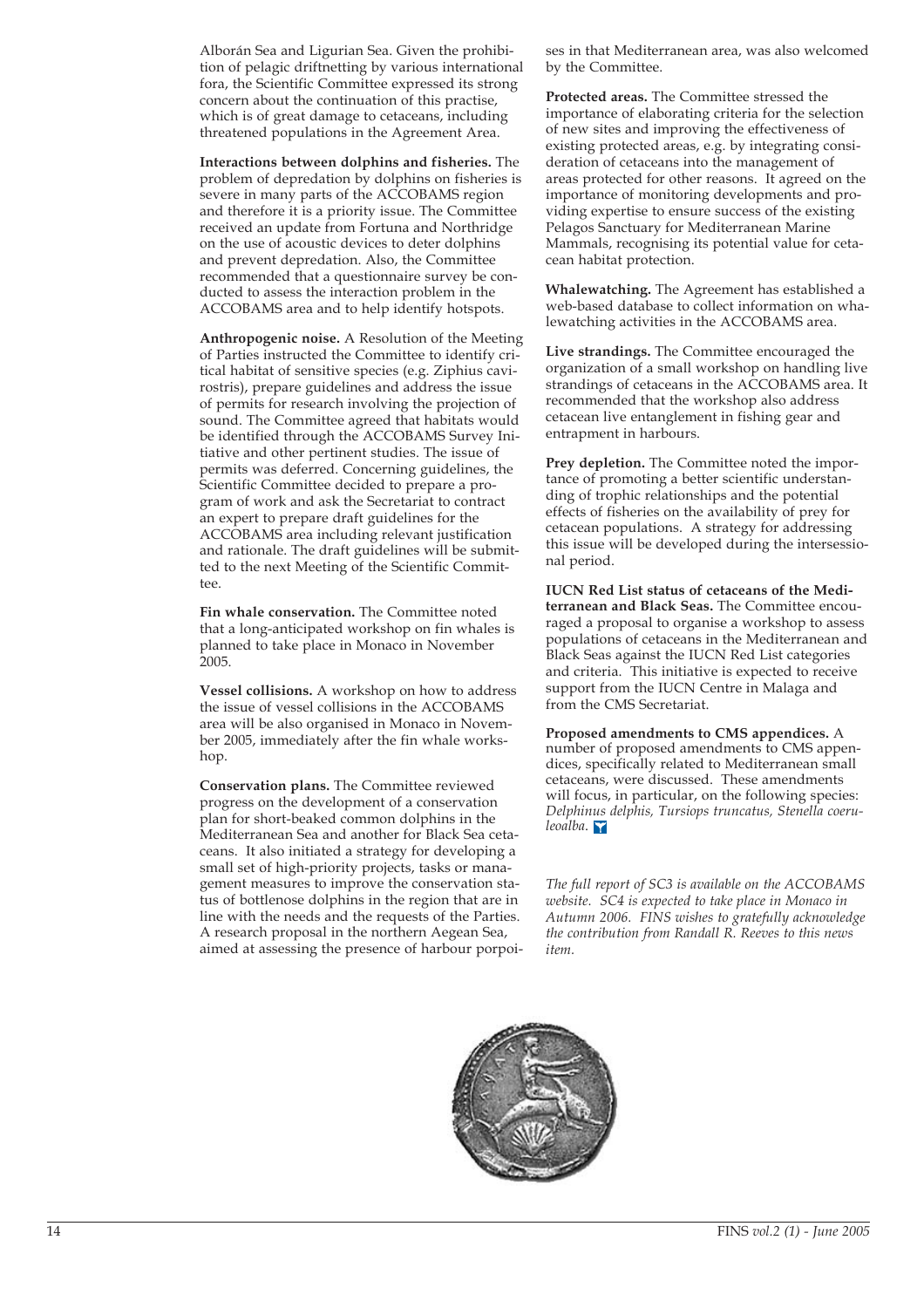# **News from Range States**

## **Cetacean wintering habitats in the Black Sea: Bottlenose dolphins spend the cold season separately from harbour porpoises and common dolphins**

## by Alexei Birkun, Jr.

Very little is known about cetacean habitats in the Black Sea during the cold season, although a hundred years ago, in 1903, A.A. Silantiev supposed that numerous dolphins and porpoises gather every winter in the south-eastern part of the basin near Caucasian coast, in the area pertinent now to Georgia. Around the mid 20th century, this assumption was supported by empiric data obtained in the course of dolphin fishery operations; in addition, S.E. Kleinenberg also reported winter concentrations of cetaceans close to the southern coast of the Crimean peninsula, in the area currently relating to Ukraine. However, until recently no special research had been carried out to study the winter distribution of Black Sea cetaceans - neither harbour porpoises (*Phocoena phocoena*) nor common dolphins (*Delphinus delphis*) and bottlenose dolphins (*Tursiops truncatus*).

Since February 2004, a regular vessel-based monitoring of the coastal waters between Cape Fiolent and Cape Aya (south-western Crimea, Ukraine) is being conducted by the Brema Laboratory (site 1 in the map). One day every month two researchers accompanied by 2-6 volunteers survey this area of 60 km2 using line transect methodology (28 km of observation effort along six zigzag tracklines) and photo-identification techniques. According to sighting statistics, bottlenose dolphins spend here the whole cold season, while harbour porpoises accumulate in autumn and spring, and common dolphins visit this site only occasionally. For instance, on 9 January and 21 February 2005, bottlenose dolphins were recorded solely but in sizable numbers: 41 and 34 individuals, respectively. Some animals with distinctive features on their dorsal fin were already recorded about one year before, in the early 2004.

Just between the above dates, from 18-20 January 2005, another shipboard survey was organised in the Georgian territorial waters between Cape Anaklia to the north and the Turkish state border near Sarp to the south (site 2 in the map). A total of 211 km of observation effort along eight tracklines crossed evenly the study area of 2320 km<sup>2</sup>. This project was implemented by an international team composed by researchers from the Brema Laboratory (Ukraine), the Marine Ecology and Fisheries Research Institute (Georgia) and the Institute of Ecology and Evolution (Russia). High indices of cetaceans density, estimated for harbour porpoises  $(1.5$  individuals /km<sup>2</sup>; CV=26.5%) and common dolphins (4.2 individuals/km2; CV=31.4%), confirmed that the Georgian portion of the Black Sea is indeed an important wintering area for these two species. At the same time, bottlenose dolphins were not recorded at all, in spite of three additional days of fruitless search over the area.

Further monitoring and special (at least seasonal) protection of these wintering areas in Georgia and Ukraine seem to be essential measures to be undertaken to foster Black Sea cetaceans conservation. It could be expedient also to extend winter surveying to some other parts of the basin, particularly along the southern shores.

See a map of the Black Sea with the locations mentioned in this text at:

http://www.accobams.org/newsletter/index.htm

## **SPECIAL from TURKEY**

*Editor's Note: On this issue of FINS we continue to dedicate a special space to inform on cetacean conservation-related activities in an ACCOBAMS Range State. In the previous issue the space was dedicated to Slovenia; we now present two NGOs from Turkey. With a long, articulated coastline both in the Mediterranean and in the Black Seas, with the Marmara Sea totally included in its internal waters, and with the Turkish Straits System representing important corridors for marine life, cetaceans included, Turkey can play a crucial role in promoting cetacean conservation in the Agreement area. We fully acknowledge the possibility that there are several other scientific and advocacy groups in Turkey committed to cetacean research and conservation, and will be pleased to welcome their contributions on FINS whenever we will be informed about their activities.*

## **Turkish Marine Research Foundation (TUDAV)**

## By Ayaka Amaha Öztürk

Turkey is bordered by the Black Sea, the Aegean Sea and the Mediterranean, and contains one inland sea, the Marmara Sea. The Turkish coastline reaches 8,353 km in total. The Turkish people, however, has not appreciated the maximum benefit from the seas. We strongly believe that we must learn more about our seas to protect them as well as to get benefit from them. For this purpose, TUDAV was founded in 1996 by a diverse group of people, including marine scientists, ship owners, sea-lovers, and sailors. Currently it has 15 representatives and about 3,000 members all over Turkey. TUDAV has strived to enhance marine research activities in Tur-

**Alexei Birkun, Jr.**  is senior scientist and deputy director of the Brema Laboratory, Ukraine, as well as member of the Scientific Committee of ACCOBAMS

> AlexeiBirkun@ home.cris.net

**Ayaka Amaha Öztürk**  is with TUDAV, Fistikliyali Sok. 22/5, Beykoz, 81650, Istanbul

> mmonachus@ e-kolay.net

http://www.tudav.org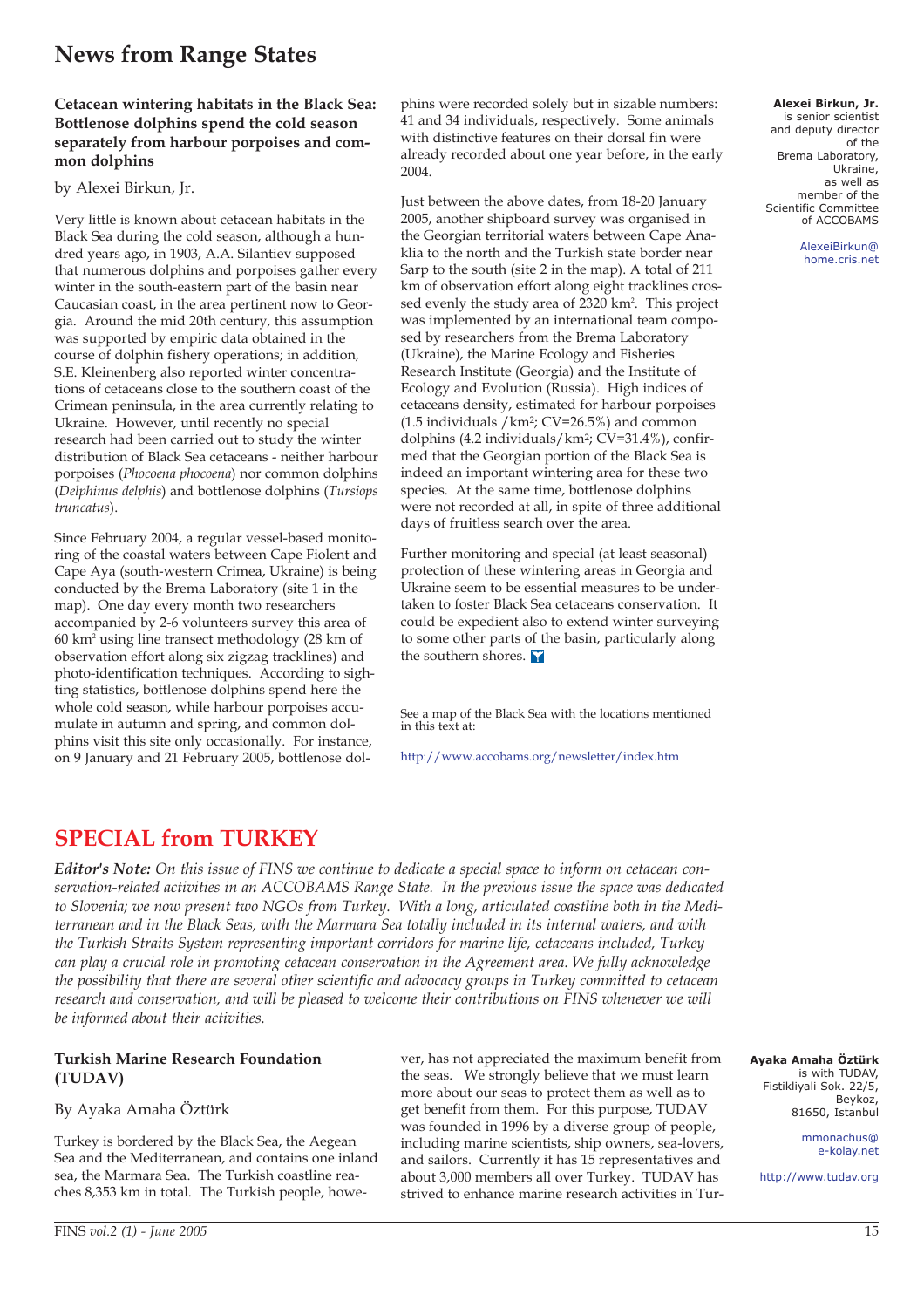## **Harun Güçlüsoy**

is with SAD-DEMAG, c/o Dokuz Eylul University - Institute of Marine Sciences and Technology, Baku Blvd. 32, 35340 Inciralti, Izmir

harun.guclusoy@ deu.edu.tr

key, to promote education on marine issues, and to conserve the marine environment.

There are a number of projects that TUDAV has carried out successfully. We have established the first and only (so far) marine park in Turkey at the Gokceada Island in the northern Aegean Sea. The park was selected as the best practice in Tukey at the Summit in South Africa in 2002. During the last two years, TUDAV worked to promote the protection of the Ölüdeniz region, a popular resort on the Mediterranean coast of Turkey. This project was partially supported by the European Commission through a LIFE project.

TUDAV has been carrying out several projects on cetacean research and conservation since its establishment in 1996. One of our main interests is to understand the migration and distribution of the cetaceans through the Turkish Straits System (TSS), which connects the Black Sea to the Aegean Sea. In the TSS three cetacean species are known to occur: *Tursiops truncatus, Delphinus delphis*, and *Phocoena phocoena*. However, we still ignore important aspects of their ecology, such as when do they migrate, where and when they occur, and how far into the Black Sea or the Aegean Sea they migrate. This project covers all three species and focuses mainly on the Istanbul Strait, one of the busiest waterways in the world. There used to be many dolphins commonly seen in the Strait several decades ago, but with the increase of the population of Istanbul as well as the sea traffic and pollution, the chance of seeing these lively animals has been decreasing. Our observations of cetaceans along the Strait are performed both from land and sea, and recently also include a programme of photoidentification. We have determined that bottlenose dolphins are commonly seen in the area, so this work will elucidate their residence in the Istanbul Strait.

Another project of TUDAV concerns the collection of information on cetacean strandings. We are making a special coastal surveying effort along the western coast of the Turkish Black Sea, as it is the area where the bycatch in turbot nets poses the most serious threat to cetaceans, particularly to harbour porpoises. We are collecting baseline data of bycatch in turbot nets. TUDAV has also been trying to establish a national stranding network, which is an important source of information. Through this network, we have collected some samples for the studies of genetics, taxonomy and life history and valuable information on stranded cetaceans. Since the coastline of Turkey is so long, we need to extend our network nationwide, involving more people. Out first standing network meeting was held in 2003.

We also feel that the education for children and local people is very important for the conservation of marine life and habitats. TUDAV has been active in this filed, promoting education on the marine environment and ecosystems. Marine mammals are an important component of marine biodiversity, and we make a special emphasis on their importance. In 2003 and 2004, within the framework of our LIFE-supported project on the Ölüdeniz Lagoon on

the Mediterranean coast of Turkey, we lectured to thousands of students in the local schools, using the books and booklets we have published on the marine biodiversity.

TUDAV will continue its effort both in research and education, with the hope that one day all the Turkish people will appreciate how lucky they are to be surrounded by such beautiful water...

## **Marine Mammal Research Group (DEMAG)** by Harun Güçlüsoy

DEMAG was established in 1995 under the parent organisation the Underwater Research Society (SAD), Ankara. A few months following the establishment of DEMAG, a female sperm whale found imprisoned in the inner part of Izmir Bay, one of the most polluted parts of the Mediterranean Sea in those years, took the attention of the public. During those very same days, a smaller cetacean, which live-stranded and subsequently died in that same area, was wrongly assumed to be the calf of the sperm whale female, which had lost its mother. This animal later turned out to be a false killer whale, a rare cetacean in the Mediterranean. These two independent events took the attention of the public, and testified that whales also exist in the Aegean Sea, however it was not very clear whether the Turkish coastal seas indeed included critical habitat for these species. Therefore in following years, with the limited volunteer members, DEMAG dedicated most of its time to public awareness activities, such as giving seminars on marine mammal conservation mainly in big cities including Istanbul, Ankara and Izmir, and writing popular articles for relevant magazines. During the 1990s, DEMAG also opportunistically collected data on stranded cetaceans, mainly in Izmir Bay where two project offices of SAD were based. In addition, during the early 2000s, a preliminary set of surveys were carried out to determine the distribution of cetaceans within Izmir Bay. These studies showed that bottlenose, striped and short-beaked common dolphins occur in various parts of this bay.

In May 2002, at the official invitation of the Ministry of Environment's Izmir Directorate, SAD participated in a meeting to design an action plan for the protection of marine turtles and monk seals along the Province's coasts. The meeting's primary focus, however, was on the rescue and rehabilitation of stranded animals and necropsy procedures for individuals of these marine species found dead. At the end of the meeting, SAD was mandated to draw up an action plan for the rescue and the rehabilitation of monk seals and other marine mammals. During 2003 and 2004, DEMAG conducted a questionnaire survey to assess marine mammal interactions with fisheries in the eight fishing harbours on the Turkish central Aegean coasts. Although the results of this study have not been formally evaluated yet, an interesting outcome was that fishermen, especially the purse-seiners and coastal fishermen, were found to be largely in favour of culling small cetaceans, due to a percei-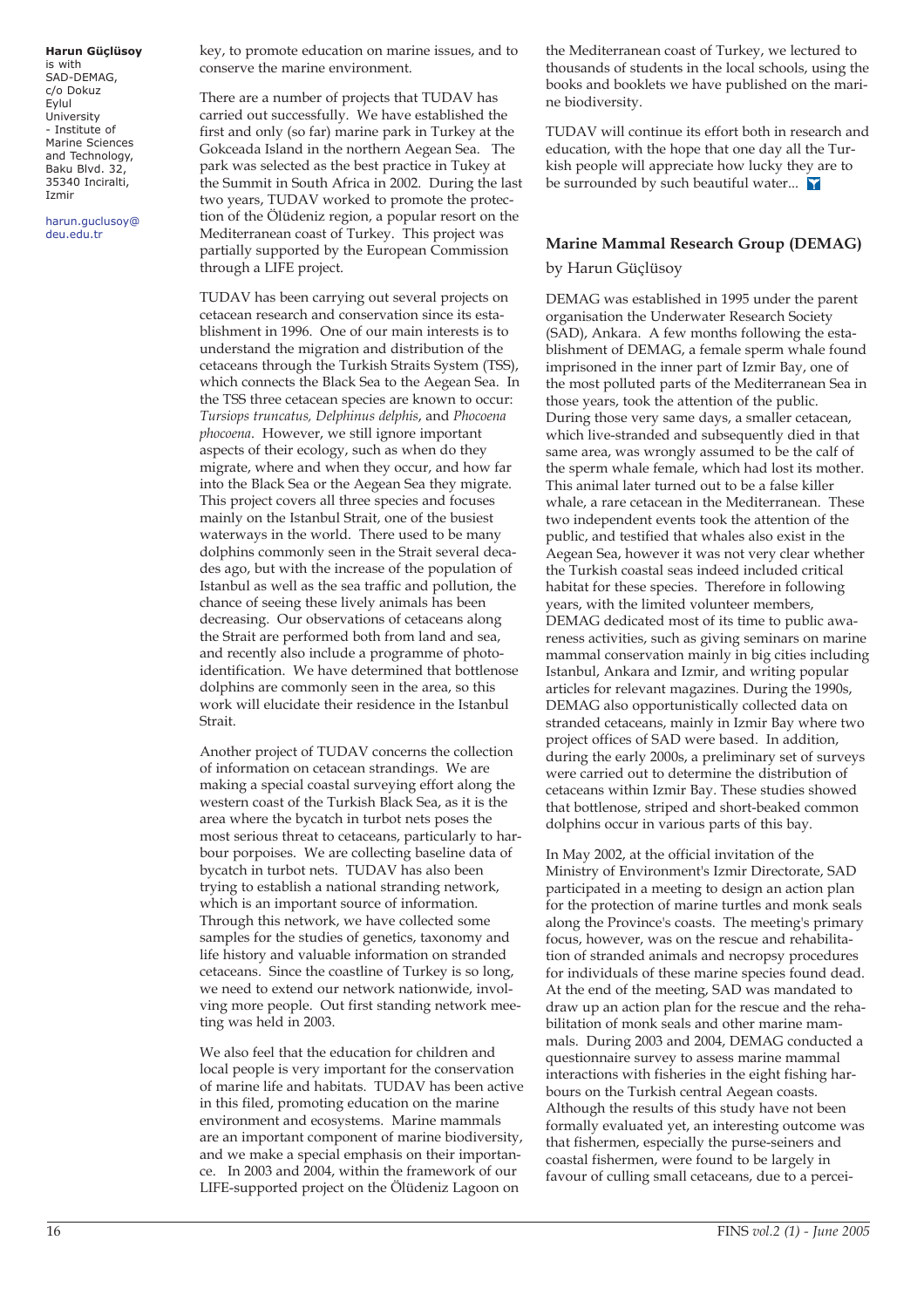ved increase in their numbers. Unfortunately, we do not know whether this perception by the fishermen is due to a real increase in the cetacean populations, or rather to the dwindling of local fish stocks which may force cetaceans to depredate the nets. This question can only be answered after a nation-wide fish stock survey and cetacean abundance estimate surveys will be conducted. However, the cull of the cetaceans is one of the subjects we were familiar to hear from fishermen and also from the Ministry of Agriculture and Rural Affairs, which is the responsible body for the Aqua Products Circulars. However, the Ministry does not intend to allow any culling.

Since 2005, DEMAG established a Turkish Marine Mammal Conservation and Discussion Group at afalina@yahoogroups.com. Up to this moment, 50 members are receiving news in this field. Among these news, two may be of special interest the readers of FINS. The first concerns a recent incident happened in the northern Aegean Sea (see), in which several cetaceans were entangled in driftnets and killed. This fishing technique targeting swordfish - so detrimental to the marine mega-fauna -

although banned in the Turkish waters still continues in the north, and even more in the south of the Turkish Aegean Sea. The enforcement of the legislation is lacking because we believe that the technique is not well known among the enforcers. The second news concerns a recent, interesting research programme, involving an investigation of the fish migration along the Istanbul Strait from mid-March to mid-June. During this study one of the DEMAG members had the opportunity of joining the team, and observing bottlenose dolphins which the local fishermen believe to closely follow the fish migration every Spring and Autumn. Although also harbour porpoises were claimed to follow the fish migration, we have not found any evidence of such occurrence except finding one stranded carcass of this species. We are convinced that this phenomenon is of great ecological interest, and should be considered for future investigations. **Y** 

See images of cetaceans from Turkish waters, provided by TUDAV and by DEMAG at

http://www.accobams.org/newsletter/index.htm

## **Short News**

## **First record of a Gervais' beaked whale,** *Mesoplodon europaeus* **(Gervais, 1855), in the Mediterranean Sea**

by Michela Podestà, Luigi Cagnolaro & Bruno Cozzi

On August 9, 2001, a beaked whale, 4.5 meters long, stranded alive along the coasts of Castiglioncello (Livorno), northern Tyrrhenian Sea (Italy). The animal unfortunately died soon afterwards and it was identified by the rescue team as a female Cuvier's beaked whale, *Ziphius cavirostris* (G. Cuvier 1812). The whale carcass was grossly dissected for skeletal preservation and a few days later collected by personnel of the Museum of Natural History of Milan, transported to Milan and frozen. Only few months ago, after the complete cleaning of the skeleton, we found out that the initial identification was wrong.

The examination of the skull and mandible and their comparison with data reported in literature clearly indicated that the specimen was a Gervais' beaked whale, *Mesoplodon europaeus*. The main character that suggested the species identification was a single pair of teeth present in the mandible,

approximately 9.5 cm from the tip. The teeth were only partially erupted from the bone alveolus. In order to have full confidence in this identification we sent some pictures of the skull and mandible to Dee Allen and Jim Mead of the Smithsonian Institution, National Museum of Natural History in Washington, D.C. They confirmed the species and transmitted to us some measurements from specimens of the same species maintained in the Smithsonian that resulted to be consistent with our data. All bone sutures appeared fused and ossified, indicating that the specimen described here was well beyond puberty.

Strandings or sightings of Cuvier's beaked whales in Italy and other Mediterranean countries have been described many times. On the contrary the presence of specimens of the genus Mesoplodon in the Mediterranean Sea is quite erratic. A specimen of Blainville's beaked whale (*Mesoplodon densirostris*) stranded along the Spanish coasts in 1980. A (supposedly) Sowerby's beaked whale (*Mesoplodon bidens*) was reported from the Italian Tyrrhenian coasts in 1928. Unfortunately, clear-cut identification of this specimen is missing, since the animal was later destroyed. Two beaked whales belonging to the genus *Mesoplodon* stranded alive

### **Michela Podestà**

is curator of vertebrates at the Civic Museum of Natural History, Corso Venezia 55, 20121 Milan

#### michela\_podesta@ hotmail.com

#### **Luigi Cagnolaro**

is the former director of the Milan Civic Museum of Natural History

### **Bruno Cozzi**

is professor at the Dipartimento di Scienze Sperimentali .<br>Veterinarie, Università di Padova

#### bruno.cozzi@unipd.it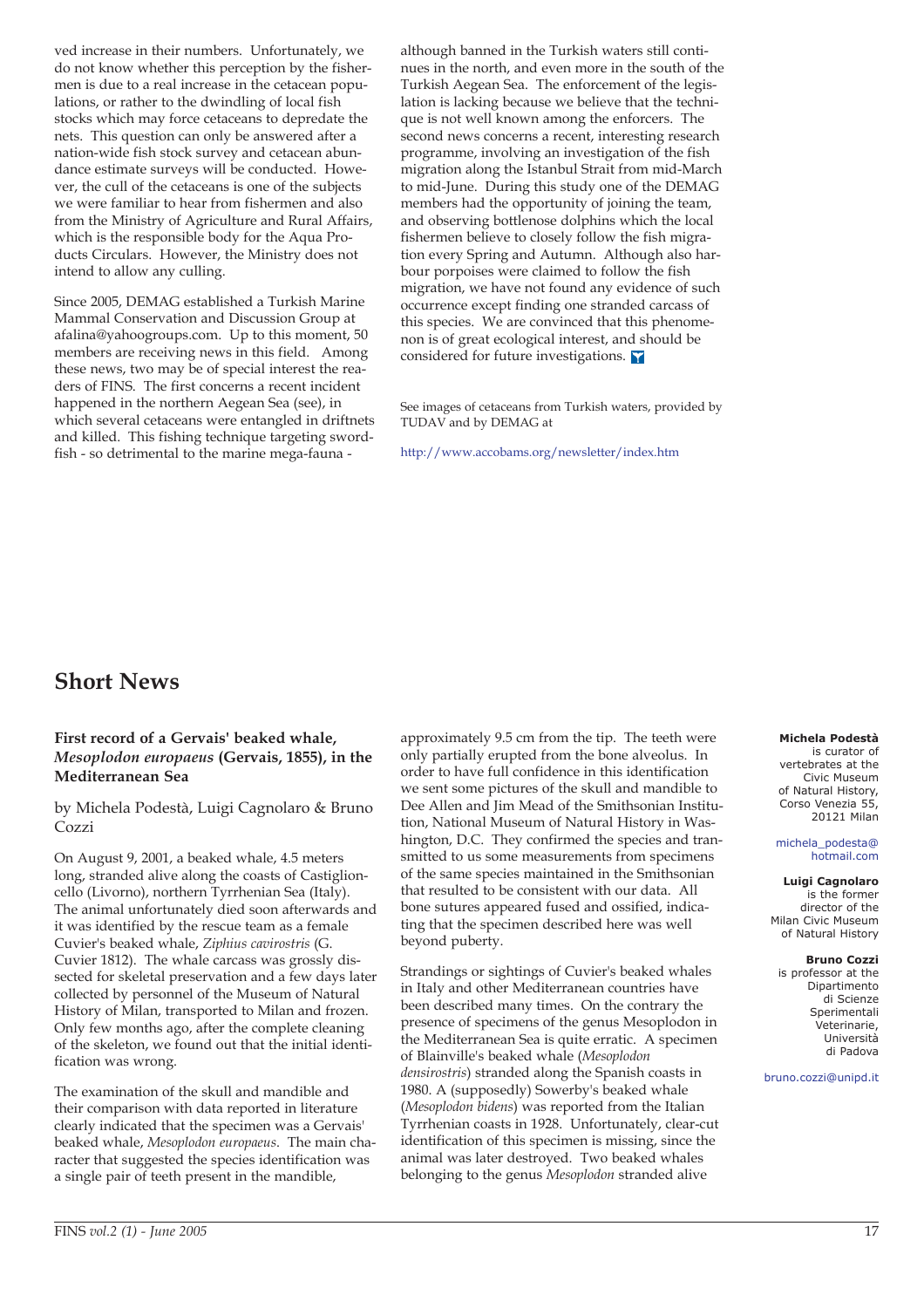and were subsequently released along the coasts of the French Riviera in 1996, but no further identification was possible based on the collected evidence. Another beaked whale, supposedly Sowerby's, stranded in the Aegean waters in 1989. Specimens of *Mesoplodon* sp. are stored in several Italian natural history museums, however all these specimens are of exotic origin and were imported in Italy from non-Mediterranean waters for museal purposes in the past.

This is therefore the first record of the presence of a Gervais' beaked whale in the Mediterranean Sea.

The skeleton is presently part of the collections of the Museum of Natural History of Milan and its detailed morphology will be described in a future study. Several viscera belonging to the specimen are maintained at the Mediterranean marine mammal tissue bank of the University of Padua (http://www.sperivet.unipd.it/tissuebank/index.html) and are available to the scientific community for further study.  $\nabla$ 

The description of this first finding is reported in:

Podestà M., Cagnolaro L., Cozzi B. 2005. First record of a stranded Gervais' beaked whale, *Mesoplodon europaeus* (Gervais, 1855), in the Mediterranean waters. *Atti della Società Italiana di Scienze Naturali e del Museo Civico di Storia Naturale di Milano*, 146(1):109-116.

Reprints can be requested to: michela\_podesta@hotmail.com

See a picture of the skull of the specimen of Gervais' beaked whale described in this article at: http://www.accobams.org/newsletter/index.htm

For more information on Gervais' beaked whales, see:http://www.cms.int/reports/small\_cetaceans/data/m\_ europaeus/m\_europaeus.htm

## **Starving fin whale calf dies in Haifa Port**

Last March the 31st, a baleen whale was sighted by an IMMRAC volunteer at the entrance to Haifa Port. Murky waters and very limited experience with live whale sightings (several of the more experienced IMMRAC team were attending the ECS meeting at La Rochelle) prevented definite identification and from the estimated 8 m size, it was assumed to be an adult minke whale (*Balaenoptera acutorostrata*). The whale seemed to be following a 120 m long Russian freighter and when the latter docked, it was observed swimming back and forth along its port. Its mean dive time was 152 s, mean surface time 46 s, with 2.7 blows/surfacing. With the aid of ECS experts, e-mailed photos and video clips sent to La Rochelle on April 2nd ascertained the suspicions already forming in Haifa that it was a fin whale (*Balaenoptera physalus*) calf. The clips showed the calf to be emaciated, its backbone very distinct along its entire length (see figure). A snorkeler succeeded to scrape off some skin and at that time it was contemplated whether to

by Dan Kerem

**Dan Kerem**  is with IMMRAC,

Recanati Institute for Maritime Studies, University of Haifa

dankerem@ research.haifa.ac.il try and guide it out of the harbor by use of an "acoustic wall", as port authorities could not guarantee its safety vis-à-vis in-port traffic. Most experts at the ECS meeting considered it doomed and suggested not to impose any extra stress.

Meanwhile, the (very cooperative) ship's captain claimed that the whale had followed it all the way from Iskenderun Port in Turkey (backed by video clips he made of it) and that it would probably follow it back out to sea, later on that evening. When next morning the whale was not to be seen, it was assumed that that was what happened. Eight days later, its body floated inside the port, at the place where it was seen swimming. A very limited necropsy revealed a wasted male calf with an empty stomach but some content in the hind gut. Observing the Russian video taken 48 hours prior to arrival at Haifa, the calf already looked very thin. As appreciated from the red track on the map, this calf made it as east as one can get in the Mediterranean and then south along 2/3 of its eastern coast.

The dire scenario of a still lactating (or even recently weaned) calf separating from its food source (or its guide to solid food), hypothetically still around and well (the ship was thoroughly checked for signs of collision) is in itself disturbing. The notion of the consequent "adoption" of a nipple-less, large sailing object for 48 hours or more that steadily draws it away from its mother and causes it to waste energy with no food reward is even more disturbing.

One may make a rough estimate of the energy expenditure and (assumed lipid) weight loss involved in the Iskenderun-Haifa lag, drawing from the cornerstone paper: Sumich, J.L. (1983) Swimming velocities, breathing patterns, and estimated costs of locomotion in migrating gray whales, *Eschrichtius robustus*. Can. J. Zool. 61:647-52. The calculated average velocity of boat and whale, 6.25 knots (300 nautical miles/48h) or 3.2 m/sec is 50% higher than the preferred migration speed of gray whales. Allowing for species differences (rorquals being more hydrodynamic and probably incurring a lower cost of transport than gray whales) and for the fact that the calf may have had an advantage of drafting alongside the boat (when questioned, the captain claimed that for all he could tell it was swimming rather than bow riding or drafting), we may use the conservative assumption that the calf was traveling at optimal (least energy demanding) speed, as do gray whales. Sumich (1983) calculated (and independently measured) a daily weight loss of 30 kg fat for adult migrating gray whales. While adults could sustain such a loss for months of fasting using fat reserves, calves probably have minimal reserves and must suckle until they reach the feeding grounds. A calf losing fat at this rate, should very soon exhaust whatever stored fat it has and its associated (metabolic) water gain and revert to metabolizing its own tissue protein, posing a net osmotic load that would compound the dehydration of milk deprivation.

One may finally ask what were the mother and calf doing there in the first place. The Russian boat sails this line only and although it is possible that the calf reached the Gulf of Iskenderun following another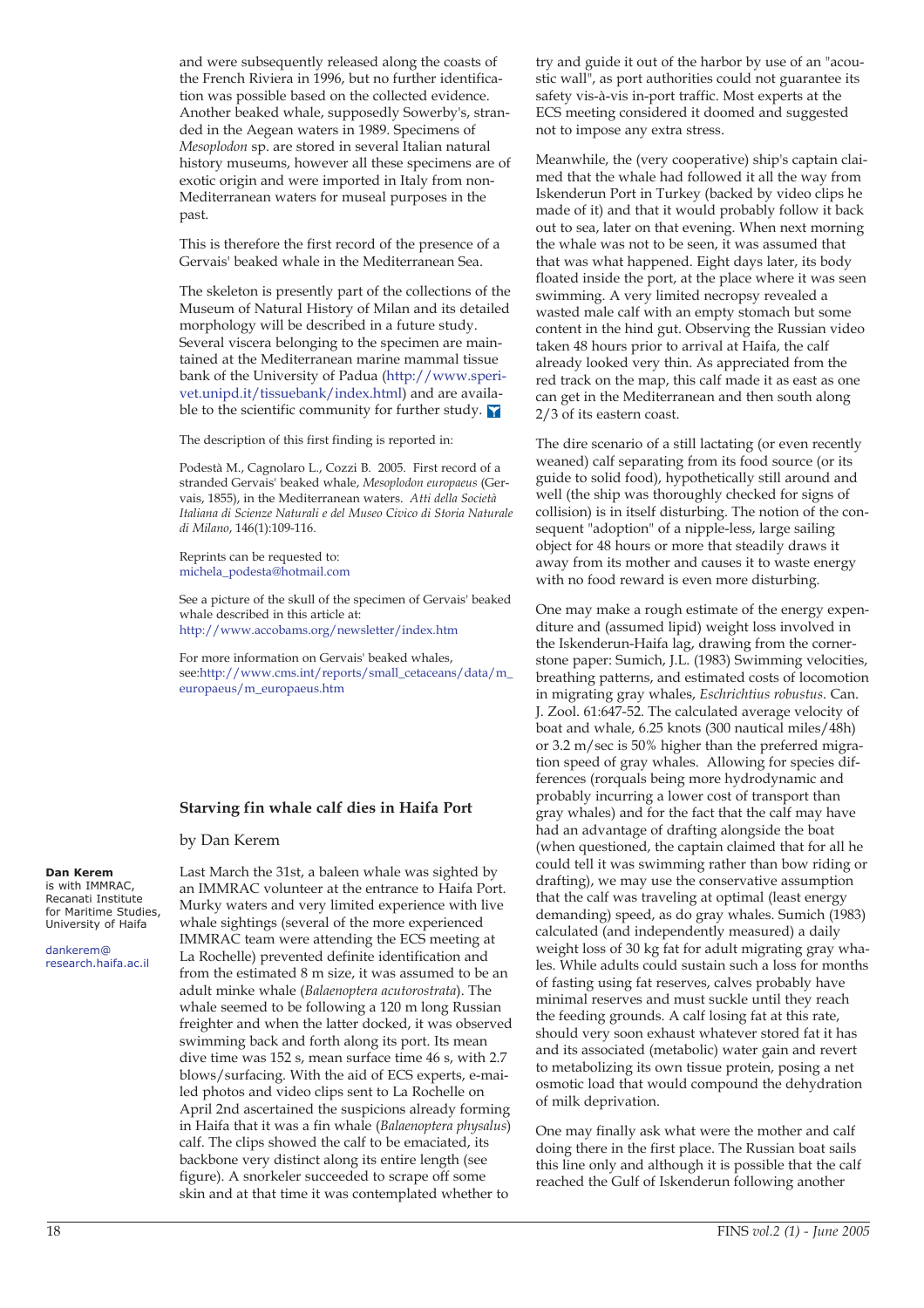vessel from the west, such a long separation from its mother seems unlikely. This event contrasts sharply to two instances of minke whale calf entanglements (May 2000 and January 2004) in which the animals seemed well nourished. All accounts of fin whale beachings on the Israeli coast in the last half century (4) were of decomposed or very thin animals. The easternmost Mediterranean is certainly not a feeding ground and is seemingly also out of the breading grounds range of Mediterranean fin whales. Sighting records from the area are rare (Notarbartolo di Sciara *et al.* (2003) The fin whale *Balaenoptera physalus* (L. 1758) in the Mediterranean Sea. Mammal Rev. 33:105-150). Straying into this oligotrophic cul de sac may be a fatal mistake for fin whales of any age. However, the feeling that with all the goodwill and available technology one can only helplessly witness the final outcome of such mistakes is humbling indeed.

Special thanks to Ron Yaffe, Sara-Lee Granit, Oz Goffman, Nir Hadar and Ofir Peck for supplying information, to Israel Shipyards and Israel Electric Co. for providing crane, crew and transportation, to Yo'av Ratner of the Israeli Nature & Parks Authority for the burial site and services and finally, to Giuseppe Notarbartolo di Sciara, whose literary spirit permeates the lines.

See a photograph of the young fin whale in Haifa Harbour and a map at

http://www.accobams.org/newsletter/index.htm

## **Rough-toothed dolphins "invading" the port of Haifa**

### by Dan Kerem

IMMRAC volunteers were alerted at dawn of March 22nd to the circulating news of dolphins in Haifa Port. Oz Goffman and Aviad Schienin, early risers and already at work at the Fisheries Department headquarters in nearby Kishon Port were first on the scene, identifying a group of 30 rough-toothed dolphins (*Steno bredanensis*) roaming the still waters of the port. The group in time split into subgroups of 7-10 individuals, moving in high synchrony and very tight formation. All size categories were represented, including small calves.

The group apparently followed in the wake of schooling grey mullet (*Mugil* sp.) which are known to congregate in and around the port at this time of year. Reliable reports claim that a similar-sized group has been spotted at the same time outside the breakwater. Animals were observed chasing fish out of the water and occasionally with fish in their mouths.

Although on several occasions small groups of up to 3 dolphins (always bottlenose dolphins *Tursiops truncatus*) strayed into the port, appearing to have lost their bearings, these animals seemed very business-like. Thus, the rare event realized into an information bonanza, with Port Authorities and Naval Security in a rare show of goodwill issuing a sweeping entry permit to anybody presenting a correspondent's certificate (this to the dismay of some IMMRAC members who had long to beg for entry at the gate). The entire day was spent with animals intermittently engaged in feeding and milling behaviors. By dusk the last of the group have left as suddenly as they appeared, thus ending a truly memorable experience.

The time of year coincides with beaching events of this species in previous years, mainly of young calves (see "Rare occurrences of cetaceans along the Israeli Mediterranean coast" by Scheinin *et al.* FINS 1(1), March 2004), implying that the local coastal visit of this normally pelagic species may be a seasonal annual occurrence. As to its status in the Mediterranean, there may be need for a revision towards permanency when adding this observation to that of Watkins *et al.* (1987) (160 animals with calves in the Sicily Channel) and that of Lacey *et al.* (2005) (group of six animals, with calf, in the Ionian Sea). The origin and relatedness (Atlantic vs. Red Sea) will have to await genetic comparisons.

See photographs of the school of rough-toothed dolphins entered in Haifa Harbour at: http://www.accobams.org/newsletter/index.htm

### Suggested readings:

Watkins W.A., Tyack P., Moore K.E., Notarbartolo di Sciara, G. 1987. *Steno bredanensis* in the Mediterranean Sea. Marine Mammal Science 3:78-82.

Lacey C., Lewis T., Moscrop, A. 2005. Sightings made during surveys of Mediterranean Sea in 2003 and 2004 including an unusual encounter with rough-toothed dolphins (*Steno bredanensis*) in the Ionian Sea. In: 19th Ann. Conf. of ECS, La Rochelle, April 2005. pp. 113, Abs. # SA-13.

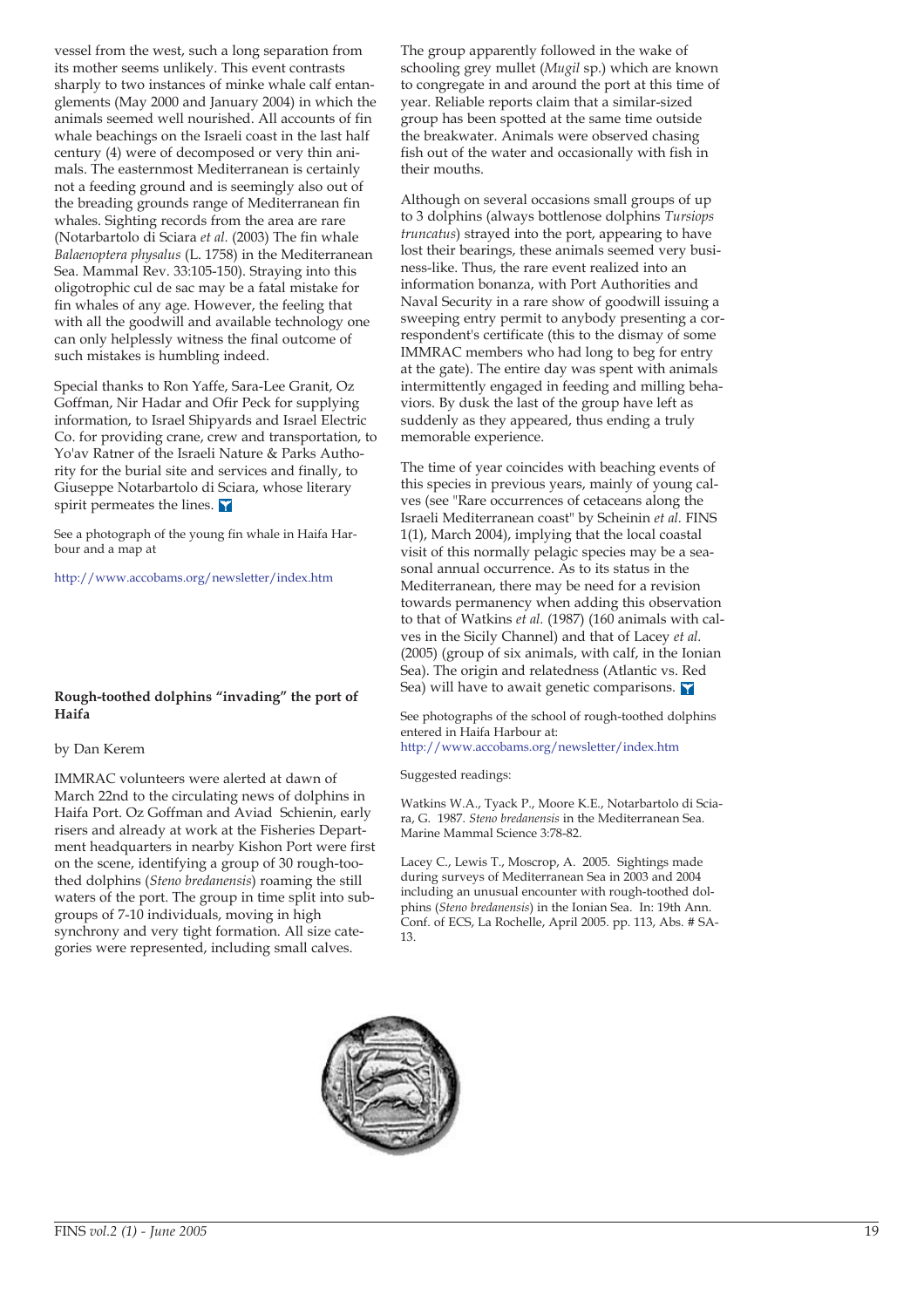## **A comment on the rescue of live strandlings, and of cetaceans in difficulty in general**

by Giuseppe Notarbartolo di Sciara

When humans find a whale, a dolphin or a dolphin school that ran into trouble ashore, either stranded alive or entrapped in a bay or harbour, the temptation to "do something" has always been apparently an irresistible impulse. In the early days of human history such events mostly meant that a windfall of animal protein and fat had become suddenly available, and action usually involved the killing of the animal, or animals, to secure food. This may have led to early whaling enterprises. Today, in most parts of the world and in particular within the ACCOBAMS area, finding cetaceans in difficulty near shore triggers an impulse to save them and put them back to sea. Certainly this change in attitude is welcome, not only because it means that we humans do not have to resort to the foul-tasting cetacean meat to survive, but also because it shows the emergence of a sense of empathy for other animal species that is becoming widespread and cross-cutting among different civilisations. However, these good intentions very often are condemned to remain just that, because "saving" a cetacean in trouble ashore may be a daunting and at times impossible enterprise. In the worse case, poorly planned and inexperienced action may cause more damage than lack of action, in spite of the best of intentions, due to the risk of injury both to the animal(s) and to the people involved; in addition, causing additional stress to animals that are already stressed is a certainty. In many cases the animal or animals ventured deliberately inside a bay or harbour, like in the instance of the school of rough-toothed dolphins in Israel, and the last thing they want or need is to be "saved". In other instances simply we are powerless in the face of the event. Having gone to the moon may give humans a false sense of technological omnipotence: picking up a young fin whale from inside a harbour and managing to have it rejoin its mother, providing that she's still alive somewhere out there beyond the horizon, is probably harder than sending people to the moon. And yet, when these things happen we do need to have some guidance, and it is often the authorities in charge, such as the Coast Guard, that refer to the experts for advice.

With the objective of preparing guidelines to be followed in the case of live stranding events, as well as entrapments in bays or harbours and entanglements in nets, ACCOBAMS will organise soon a workshop in Greece, with the support of WDCS and of Anastasia Komnenou from the Aristotle's University of Thessaloniki.

### **François Simard**  is Marine

Programme Coordinator, IUCN Centre for Mediterranean Cooperation, Malaga francois.simard@ iucn.org http://iucn.org/ places/medoffice/ es\_documents.html

### **Sergi Tudela**

is with the WWF Mediterranean Programme, Via Po, 25/c, 00198 Rome

studela@atw-wwf.org http://www.panda.org/ about\_wwf/ where\_we\_work/ mediterranean/ index cfm

## **Conservationists and fishermen work together to protect the deep seas: the Mediterranean is the first regional sea to adopt measures to refrain from deep water fishing**

by François Simard & Sergi Tudela

Submarine canyons, cold seeps, brine pools, cold water corals and seamounts are the hidden secrets of Mediterranean deep seas. Deep water ecosystems are highly vulnerable to commercial exploitation due to the low turnover rates of the species adapted to these environments and the lack of adaptation of deep ecosystems to cope with strong external perturbations.

The General Fisheries Commission for the Mediterranean (GFCM) - the regional fisheries management organization for the Mediterranean - last February decided to refrain from expanding deep water fishing operations beyond the limit of 1000 meters based on scientific considerations. The decision was adopted at the 29th session of the GFCM held in

Rome from 21-25 February 2005. Unless objections from member countries arise, it will come into force in 4 months time.

This important measure was based on a comprehensive study on the status of deep sea fishing in the Mediterranean developed by the World Conservation Union (IUCN) and WWF in collaboration with the team of researchers of the Marine Sciences Institute of Barcelona. The measure has also been debated in a wide-reaching consultation process with relevant regional specialists, such as the International Commission for the Scientific Exploration of the Sea (CIESM), through several workshops held over the last 18 months.

This important measure, the first of its kind in the world, is a significant step towards a more sustainable fishery in the Mediterranean. Both communities, conservationists and the fishery industry, will benefit from this measure, since prohibiting bottom trawling, the most extended deep water fishing technique, deeper than 1000m will protect juvenile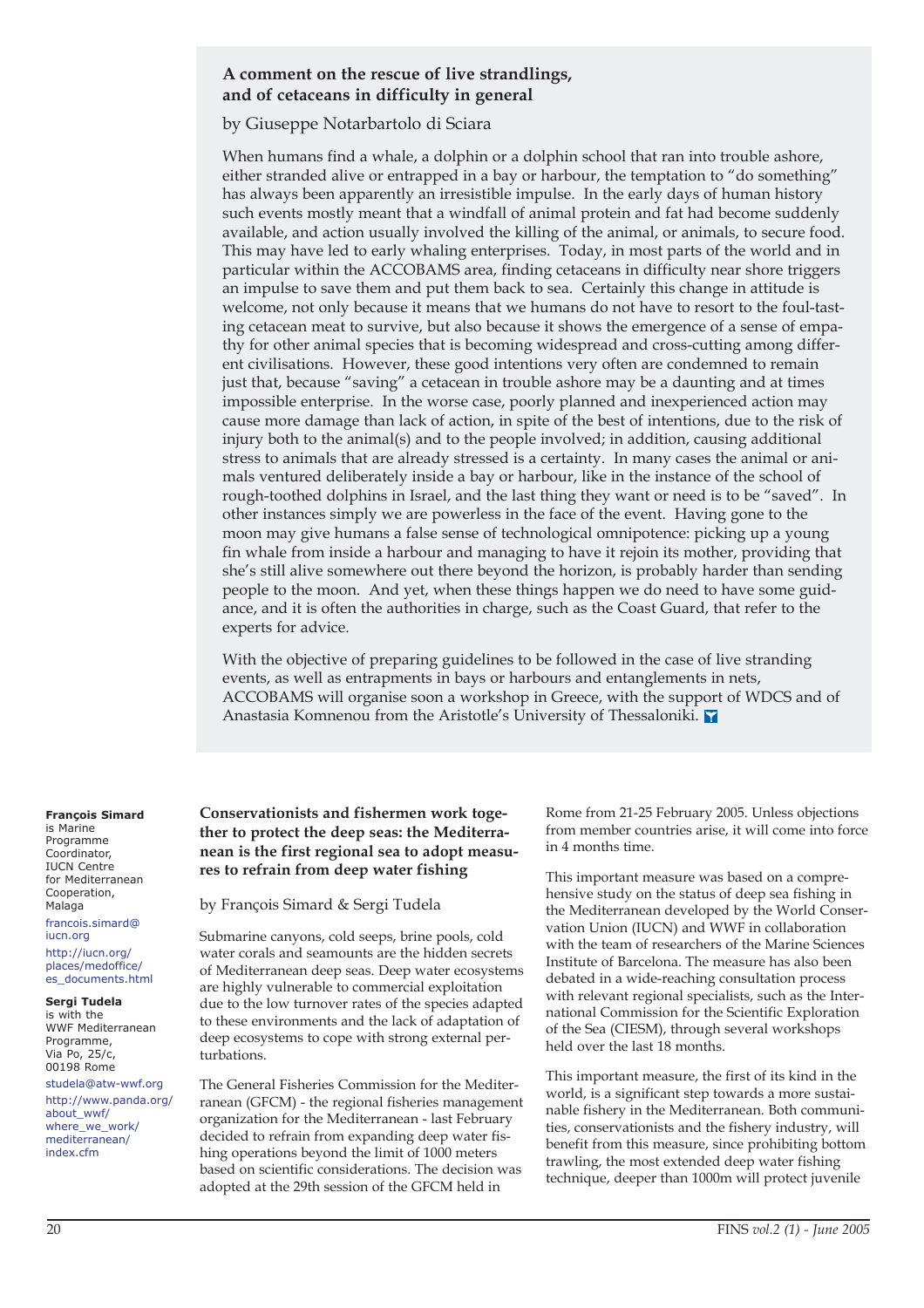shrimps, and therefore shrimp fisheries, as deep waters are one of their vital nursery areas.

GFCM's decision to exclude trawling beyond 1000 meters has moved the Mediterranean considerably towards sustainable fisheries. It also makes the region a leader in fisheries management.

Deep Sea waters ecosystems are poorly known. This general approach of preventing an extension of fishing practices as a precautionary measure is therefore in line with Convention on Biological Diversity (CBD) recommendations. Another measure suggested by IUCN and WWF, in their conservation proposal related to the GFCM's decision, is a site-based approach that aims to create a network of Marine Protected Areas encompassing unique deep water habitats.

## **Leading scientists rank endangered dolphins, porpoises most in need of immediate action: accidental capture in fishing nets pushes several species to the brink**

### by WWF-US

Leading marine scientists for the first time have assessed dolphin and porpoise populations around the world which are severely threatened by entanglement in fishing gear and recommended nine urgent priorities for action in a report commissioned by the World Wildlife Fund. These nine projects highlight species threatened by bycatch that are the most likely to benefit from immediate action but are languishing without intervention.

The list of dolphins and porpoises that could recover if changes to fishing methods and other conservation efforts are made includes harbour porpoises in the Black Sea, where thousands of porpoises are thought to be killed each year.

Most of the species on the list are threatened by the widespread use of one type of fishing gear - gillnets. These nets are difficult for dolphins and porpoises to spot visually or detect with their sonar, so they may become tangled in the netting or in the ropes attached to the nets.

"Almost 1,000 whales, dolphins and porpoises die every day in nets and fishing gear. Some species are being pushed to the brink of extinction," said Karen Baragona of WWF's species conservation program. "We developed this ranking to help governments and aid agencies target their investments for the best return."

The report will be submitted to the International Whaling Commission (IWC) at its annual meeting next week in South Korea. The scientific committee of the IWC includes many of the world's leading marine scientists, who last year endorsed the methodology of the WWF report.

The U.S. Commission on Ocean Policy last year

noted that bycatch is the greatest threat globally to whales, dolphins and porpoises, known scientifically as cetaceans. Bycatch is the accidental capture in fishing gear of species--including cetaceans--that fishermen do not intend to catch. Because cetaceans need to come to the surface to breathe, if they are trapped underwater in fishing nets, they die. In 2003, researchers estimated that more than 300,000 cetaceans are killed in fishing gear each year in the world's oceans.

"Rather than simply identifying the species or populations at greatest risk or the geographical locations where the bycatch problem is most severe, the group was asked to emphasize opportunities, such as situations where the prospects for successful intervention appeared especially good," said Randall Reeves, lead author of the report, chairman of the IUCN Species Survival Commission's Cetacean Specialist Group, and member of the ACCO-BAMS Scientific Committee. "It's crucial to give guidance to agencies and organizations on how they should invest their resources for bycatch mitigation."

Between 1993 and 2003, fisheries in the United States introduced changes that reduced cetacean bycatch to one-third of its previous levels. But so far little of this success has been transferred to other countries, and in much of the rest of the world, progress on bycatch mitigation has been slow or nonexistent.

"These accidental deaths can be significantly reduced, often with very simple, low-cost solutions. The United States and several other countries have significantly reduced bycatch in their waters. Slight modifications in fishing gear can mean the difference between life or death for dolphins," said Baragona. "But for many of these threatened dolphins and porpoises, we need to act now before it's too late."

In April, WWF's International Smart Gear Competition awarded a prize to a promising gillnet design concept using glowing ropes and stiffer nets that may help cetaceans see gillnets in order to avoid them and to escape if they do accidentally swim into the net.

Species and populations designated in the report as among the top priorities for investment of resources are:

- Irrawaddy dolphins in the crab net/trap fishery in Malampaya Sound, Philippines

- Irrawaddy dolphins in gillnets in the Mekong, Mahakam and Ayeyarwady rivers and in Chilka and Songkhla lakes, Southeast Asia

- Indo-Pacific humpback dolphins and Indo-Pacific bottlenose dolphins in drift and bottom-set gillnets on the south coast of Zanzibar (Tanzania)

- Harbor porpoises in coastal gillnets in the Black Sea

- Spinner dolphins and Fraser's dolphins in largemesh driftnets and purse seines in the Philippines

- Atlantic humpback dolphins in coastal gillnets in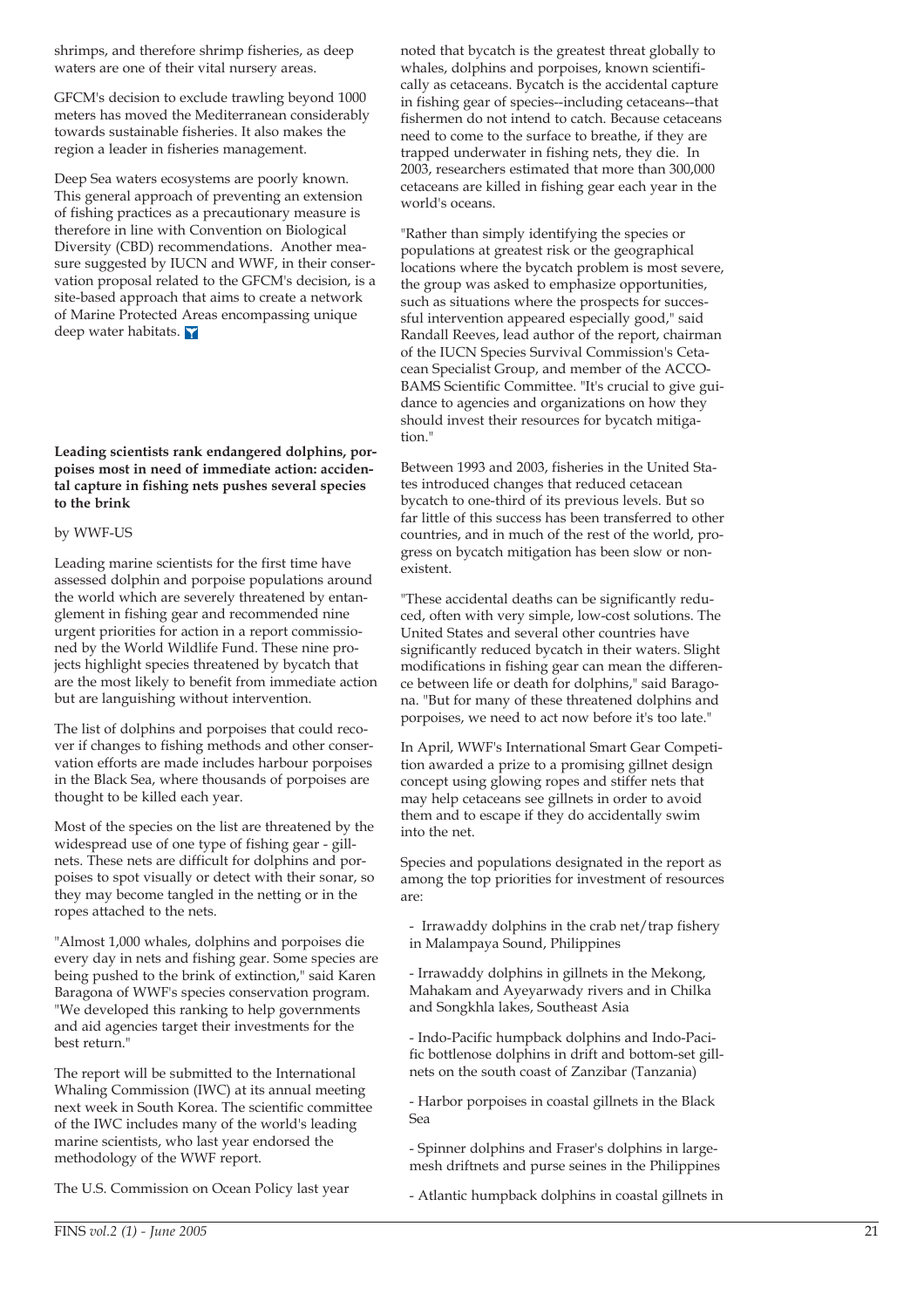the northern Gulf of Guinea (Ghana, Togo)

- Burmeister's porpoises in artisanal gillnets in Peru

- Franciscana dolphins in coastal gillnets in Argentina, Uruguay, and Brazil

- Commerson's dolphins in coastal gillnets and midwater trawls in Argentina.

The report was co-authored by Reeves; Per Berggren of Stockholm University; Enrique A. Crespo of the Centro Nacional Patagónico, Argentina; Nick Gales of the Australian Antarctic Division, Australia; Simon P. Northridge of the Gatty Marine Laboratory at University of St. Andrews, Scotland; Giuseppe Notarbartolo di Sciara of the Tethys Research Institute, Italy; William F. Perrin of Southwest Fisheries Science Center, California; Andrew J. Read of the Duke University Marine Laboratory; Emer Rogan of University College in Cork, Ireland; Brian D. Smith of the Wildlife Conservation Society, Thailand; and Koen Van Waerebeek of the Museo de los Delfines in Peru.

Please visit:

#### http://www.wwfus.org/cetaceans/pubs.cfm

for a copy of the report, "Global Priorities for Reduction of Cetacean Bycatch."

## **Book Review**

by Simon Berrow

#### **Simon Berrow**

is Project Manager of the Shannon Dolphin and Wildlife Foundation (http://www.shannondophins.ie),

and

co-ordinates the Irish Whale and Dolphin Group (http://www.iwdg.ie)

sdwf@oceanfree.net

**Marine protected areas for whales, dolphins and porpoises: a world handbook for cetacean habitat conservation.** Erich Hoyt. 2005. Earthscan, London, 512 pp. ISBN 1-84407-064-6

After many years of research, Erich Hoyt has yet again produced a unique and essential book for anybody interested in the conservation and protection of cetaceans. His book on "Marine Protected Areas for Whales, Dolphins and Porpoises" provides an excellent background to the history of whale and dolphin sanctuaries and protected sites as well as listing all current and proposed marine protected areas (MPA) for cetaceans throughout the world.

The book is presented in four main chapters from the history of MPAs to strategies required to protect cetaceans. Chapter 1 covers the history and philosophy behind MPAs, including not only inshore areas, but also the requirement for high seas MPAs. To date there are only five international sanctuaries where agreement has been reached between each state although a further ten are proposed. Included in those designated is the Pelagos Sanctuary in the Mediterranean, which was designated in 1999. Hoyt states that although it took some ten years for the three countries (Italy, France and Monaco) to agree on a sanctuary, they have set an important and exciting precedent. National sanctuaries, which extend to the countries' EEZs have been designated in 16 countries including three within Europe (Ireland, Madeira and the Canary Islands). Local or regional MPAs are much more diverse and widespread, and Hoyt provides a comprehensive list of names and definitions and compares all to the IUCN Protected Areas categories. Hoyt also promotes the advantages of MPA networks, which could offer protection to a range of critical habitats for cetaceans. At the end of the chapter a table describing the legal frameworks under which MPAs for cetaceans have been established is provided with a comprehensive list of websites for further information.

In Chapter 2, the case for using cetaceans to provide protection for marine habitats is made. Although there are only a few endangered or vulnerable cetacean species with restricted ranges, cetaceans can act as a "flagship" species for raising awareness of the role of MPA in marine conservation initiatives.

Creating an MPA is only the start of a process in enhancing the conservation of cetaceans. The design and management of MPAs for cetaceans in restricted in many cases by the lack of basic information on the populations' ecological requirements and critical habitats. In Chapter 3, on the design and management of MPA for cetaceans, Hoyt promotes the ecosystem approach, which is increasingly acknowledged as sensible but also provides an even greater challenge to managers. Hoyt presents 18 steps to creating better MPAs for cetaceans. Some of these are common sense but the last "don't give up and don't stop" should remind all of us that the stakes are high but the rewards are mighty.

A large proportion of the book is dedicated to listing all MPAs by region including target species, management strategies and contacts. In the section on the Mediterranean an interesting background to the establishment of the Pelagos Sanctuary, which is also included as a case study, and the role of ACCO-BAMS is presented. ACCOBAMS is described as "pioneering" and "is certain to become a model for marine and other agreements in other marine regions".

I have no doubt this will become the definitive source on MPA for cetaceans for many years to come and will influence the design and management of this important and rapidly developing conservation tool. I strongly recommend it to everybody interested in whale and dolphin conservation.